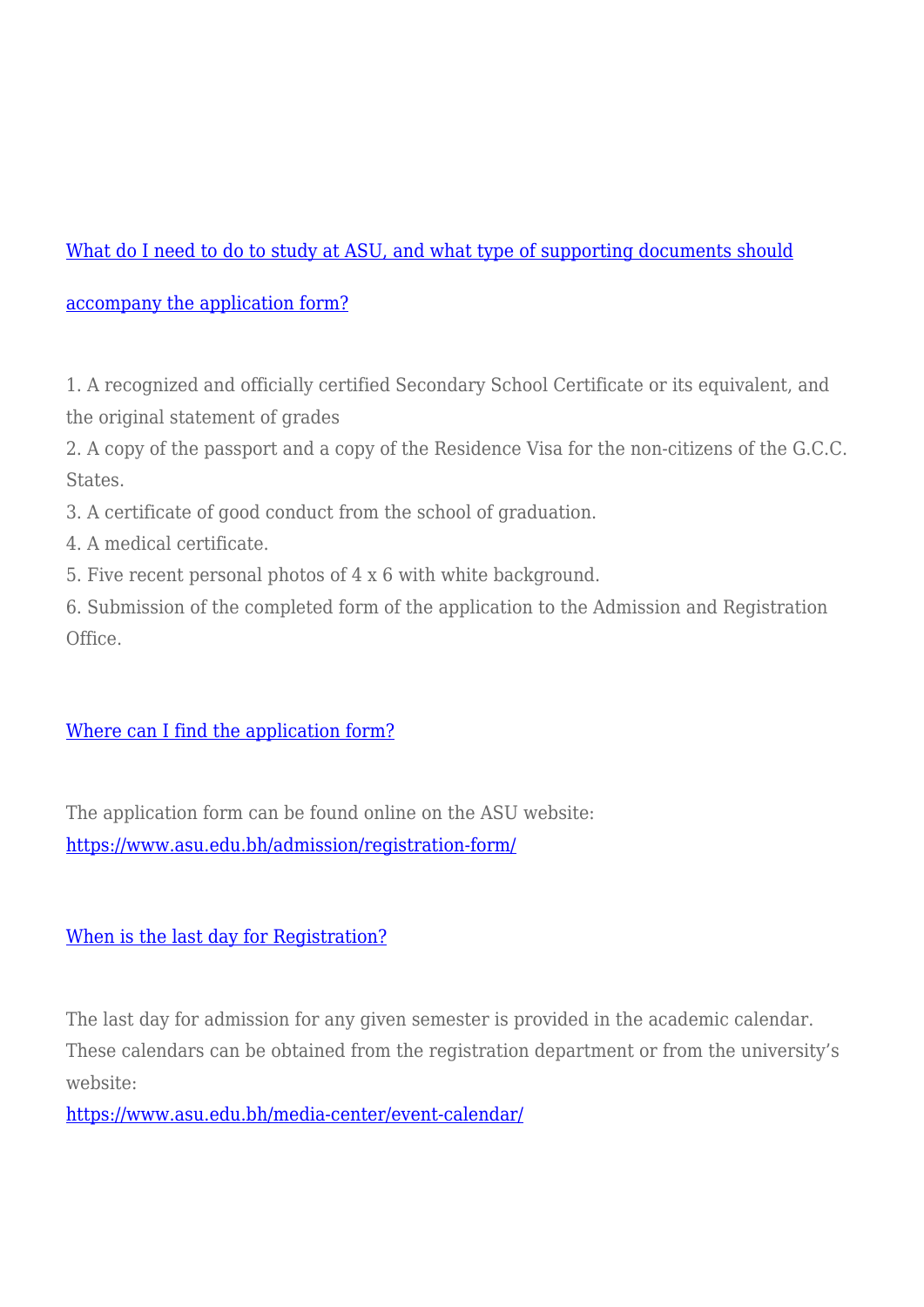#### [When will the Registration start?](https://www.asu.edu.bh/smart_faq/will-registration-start/)

The first day for admission for any given semester is provided in the academic calendar for the pervious semester. These calendars can be obtained from the registration department or from the university's website.

#### [What is the minimum age requirement for me to study at ASU?](https://www.asu.edu.bh/smart_faq/minimum-age-requirement-study-asu/)

ASU accepts all ages as long as the student who is applying has fulfill all the requirements and provides all the documents needed.

## [Can I apply to any programme at ASU?](https://www.asu.edu.bh/smart_faq/can-apply-program-asu/)

Yes. You can apply to any programme at ASU.

#### [How will I know if I have been accepted to ASU?](https://www.asu.edu.bh/smart_faq/will-know-accepted-asu/)

After an applicant provides the documents required and pays the admission fees, he/she is automatically accepted and immediately notified In the event if the high school certificate is found not accredited, the applicant will be notified immediately.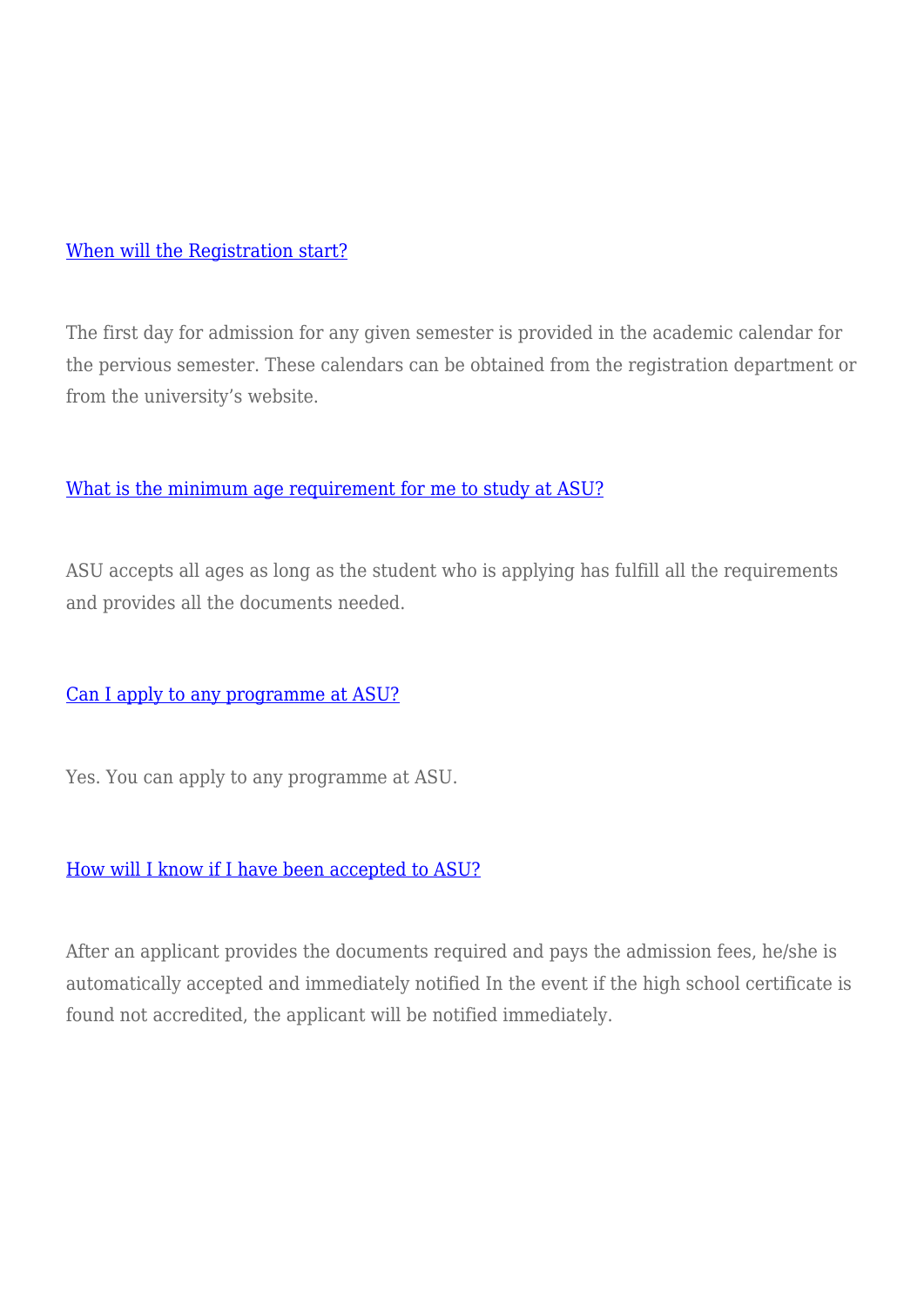#### [What do I need to do after I get accepted?](https://www.asu.edu.bh/smart_faq/need-get-accepted/)

Once a student gets accepted, he/she should take the English placement test, and wait for the registration period for registering his/her courses. The new admitted students are not allowed to use the online Student Information System (SIS) for registering their courses at the admission semester. The registration process will be done by cooperation between their academic advisors and the deanship of admission and registration.

## [Do I have to bring the original certificate to be admitted?](https://www.asu.edu.bh/smart_faq/bring-original-certificate-admitted/)

An applicant should provide an original document of their high school certificate. In the case of the student is transferred from another university, he/she should provide original certificate and a letter of withdrawal from his/her previous university.

## [If I am a newly admitted student what will my username and password is?](https://www.asu.edu.bh/smart_faq/newly-admitted-student-will-username-password/)

The username be the Student's ID number and the password will be provided by the deanship of admission and registration.

## [What are the admission dates for the fall, spring and summer semesters?](https://www.asu.edu.bh/smart_faq/admission-dates-fall-spring-summer-semesters/)

The admission dates for the Fall, Spring and summer semesters are provided in the academic calendar: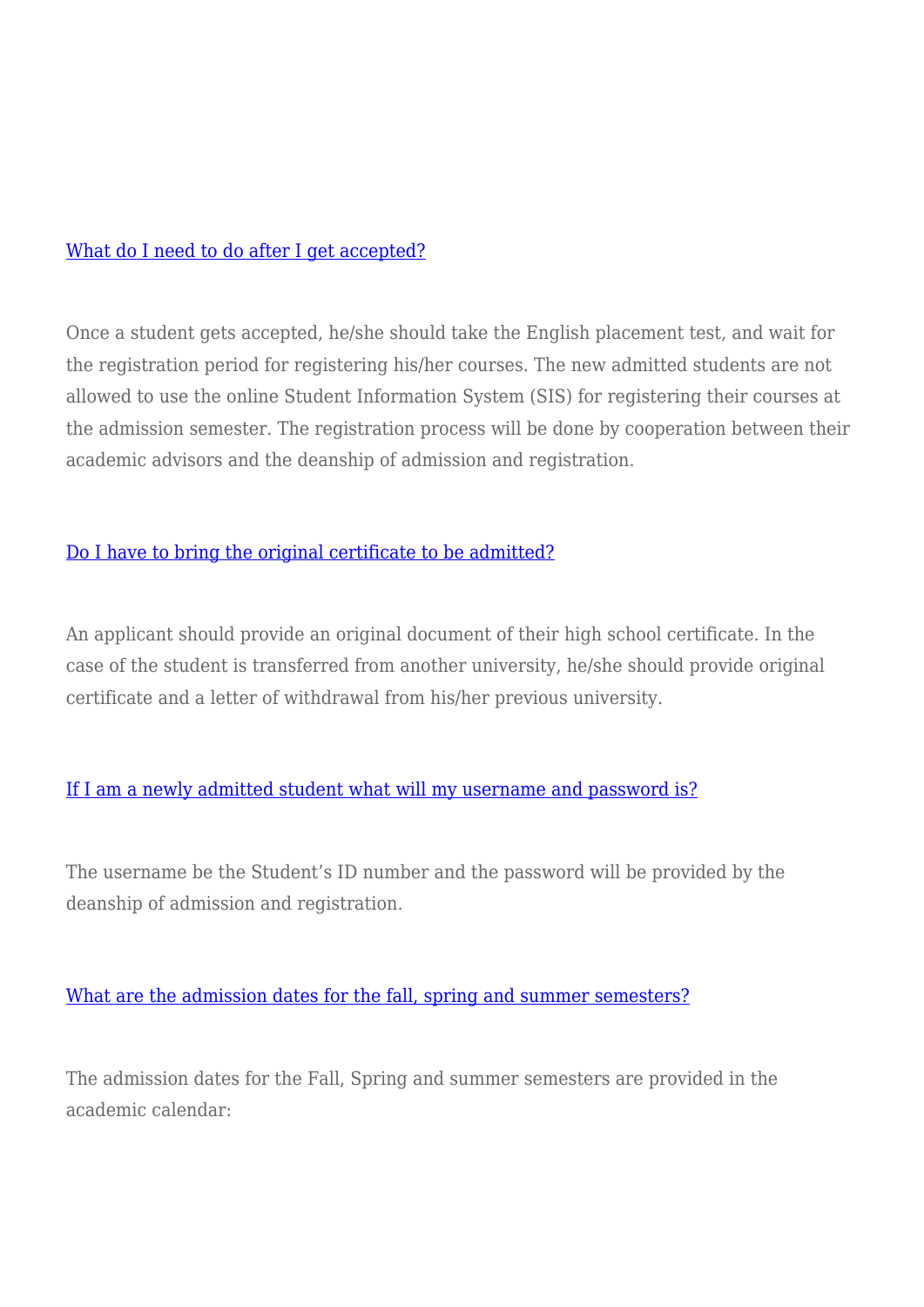# <https://www.asu.edu.bh/media-center/event-calendar/>

## [What are the programmes offered by ASU and what are the credit hours required for each](https://www.asu.edu.bh/smart_faq/programs-offered-asu-credit-hours-required-major/)

## [major?](https://www.asu.edu.bh/smart_faq/programs-offered-asu-credit-hours-required-major/)

## **College of Administrative Sciences**

- Bachelor in Accounting (135 Credit Hours)
- Bachelor in Business Administration (135 Credit Hours)
- Bachelor in Accounting and Finance (135 Credit Hours)
- Bachelor in Management Information Systems (135 Credit Hours)
- Bachelor in Political Science (135 Credit Hours)
- Master in Accounting and Finance (36 Credit Hours)
- Master in Human Resource Management (36 Credit Hours)

# **College of Law**

Bachelor in Law (135 Credit Hours)

# **College of Arts & Sciences**

- Bachelor in Computer Science (135 Credit Hours)
- Bachelor in Graphic Design (139 Credit Hours)
- Bachelor in Interior Design (138 Credit Hours)

## [When are the placement tests?](https://www.asu.edu.bh/smart_faq/placement-tests/)

The English Language Placement Test is conducted during the first week of the semester the student got admitted in.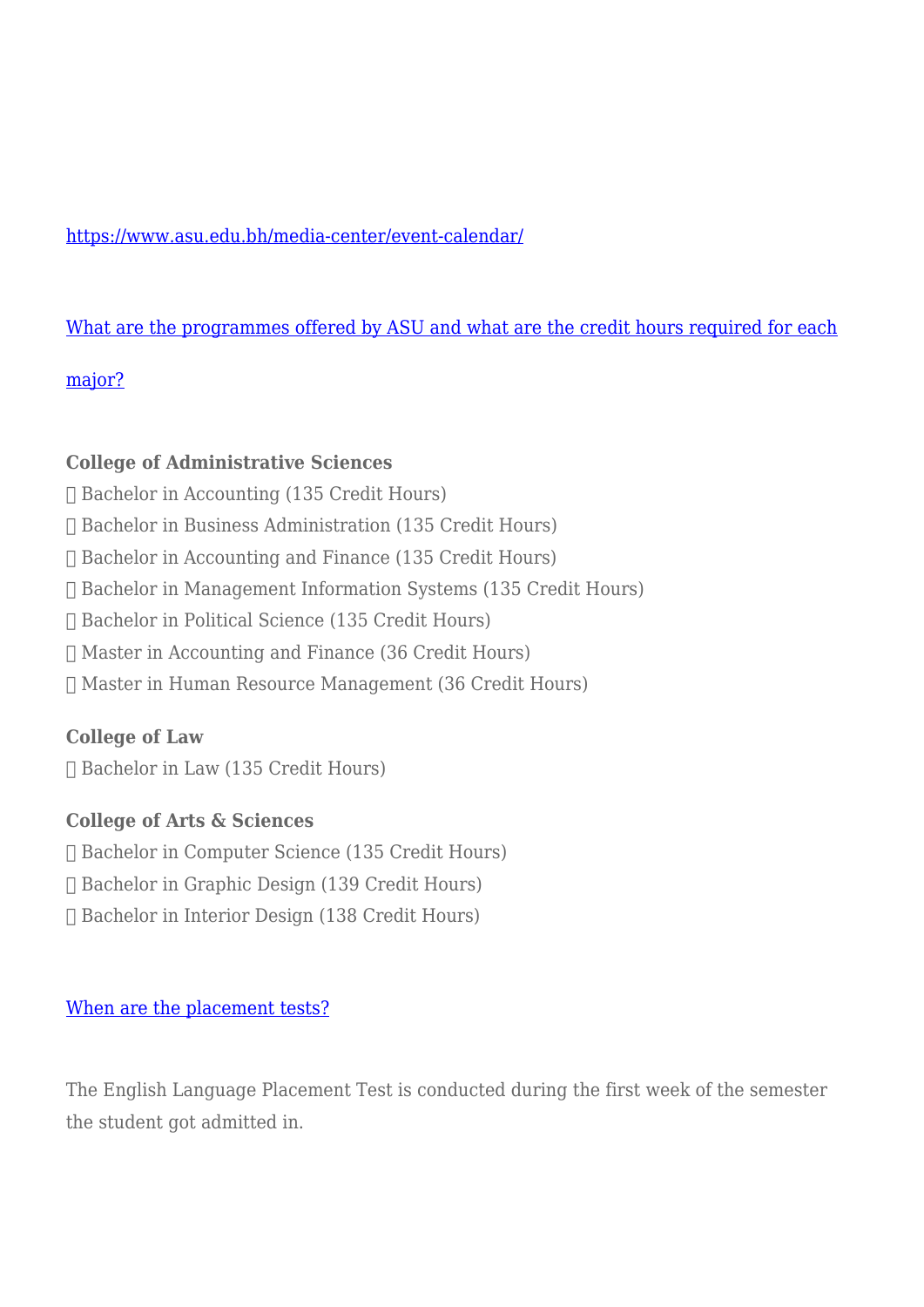## [If I am not required to take English 101 or 102 do I still have to do the placement test?](https://www.asu.edu.bh/smart_faq/required-take-english-101-102-still-placement-test/)

No, you don't have to take the placement test.

#### [How does the Placement test work?](https://www.asu.edu.bh/smart_faq/placement-test-work/)

The Oxford Placement Test is driven by a smart test engine. When a student answers a question, the test adapts to their answer. If the student answers a question correctly, they get a more challenging question; if they answer a question incorrectly, they get a slightly easier question. This means that the test responds to each individual student's ability, tailoring the questions so that the level of challenge is just right. Because there is a large bank of questions to choose from, each student receives a unique testing experience which is fast, accurate and reliable.

#### [How is the test validated?](https://www.asu.edu.bh/smart_faq/test-validated/)

The questions in the test are benchmarked against the Common European Framework of Reference for Languages (CEFR) levels by a team of international ELT and CEFR experts. After this, the questions are pretested by thousands of real students at the appropriate level of English. The data from pretesting is then processed by the Oxford validation department. On the basis of this information, all questions go through further checks and improvements to ensure that they are valid and reliable measures of linguistic competence.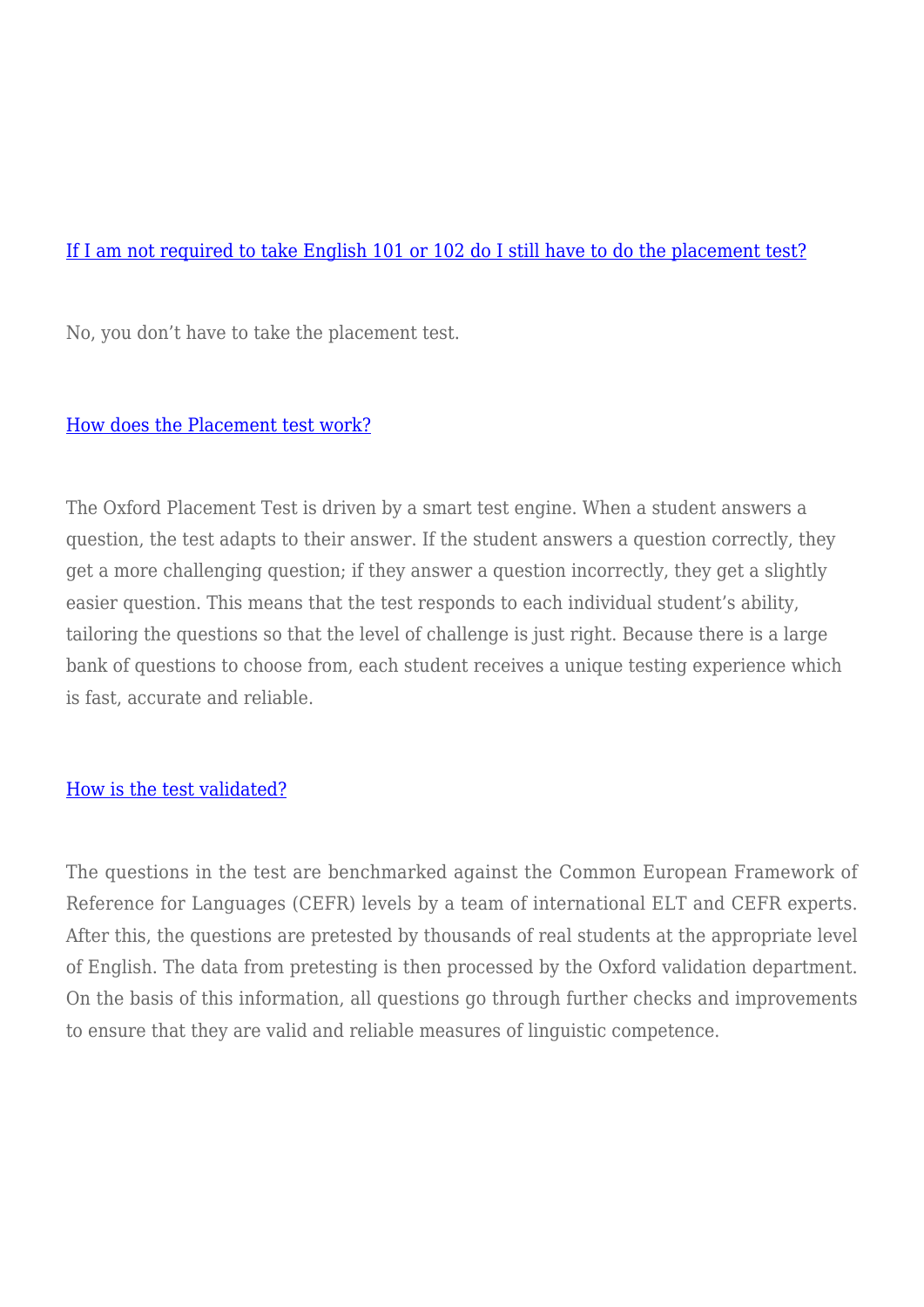## [What does it test?](https://www.asu.edu.bh/smart_faq/test/)

It tests students' language skills online and has two sections:

Language Use

– Tests vocabulary, functional language and grammar.

Listening

– Tests listening for detail and gist.

Both sections focus on how language is actually used and the learners' understanding of meaning, giving the teachers an accurate picture of their abilities.

[Who will be exempted from English 101 and English 102, and do you accept TOEFL or](https://www.asu.edu.bh/smart_faq/will-exempted-english-101-english-102-accept-toefl-ielts-certificates-instead-taking-placement-test/)

[IELTS certificates instead of taking the placement test?](https://www.asu.edu.bh/smart_faq/will-exempted-english-101-english-102-accept-toefl-ielts-certificates-instead-taking-placement-test/)

# **A student is exempted from studying an English Language course in the following cases:**

 $\Box$  A student is exempted from ENG111 for programmes taught in English and from ENG101 for programmes taught in Arabic, if the student attained a mark of 5.5-7.0 in IELTS or 501-549 in TOEFL

 $\Box$  A student is exempted from ENG112 for programmes taught in English and from ENG102 for programmes taught in Arabic, if the student attained a mark of 7.0 or more in IELTS or 550 or more in TOEFL.

 Transfer students from other universities are exempted from the English Language Placement Test after any English course from the previous university has been transferred.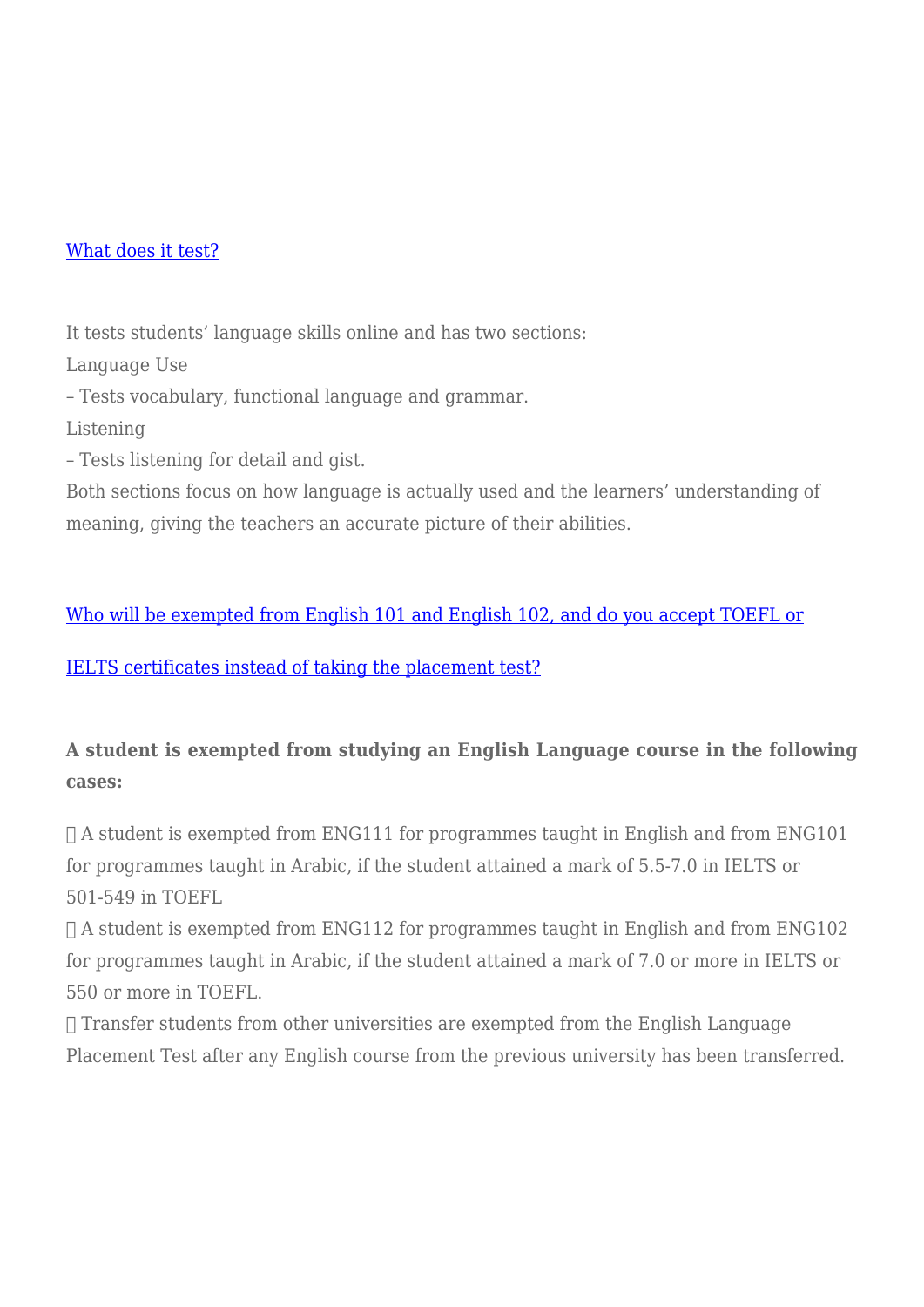#### [What are the admission conditions for Bachelor degree?](https://www.asu.edu.bh/smart_faq/admission-conditions-bachelor-degree/)

In any case, however, the volume of student intake is commensurate with manpower, equipment and educational resources available at the University.

i. The student should obtain a high school certificate or its equivalent certified by the Ministry of Education in the Kingdom of Bahrain at an average not less than 60%. Students with averages less than 60% may register in the university, provided that they

meet the following criteria:

Athletes or artists who represent the Kingdom of Bahrain in external participations.

 $\Box$  Those who have at least one year practical experience after attaining the high school certificate.

The following conditions must be applied for such students stated above:

1- Pass a personal interview in the concerned college.

2- The number of students admitted according to the above criteria should not exceed 5% of the total number of admissions that particular semester

## [Are the placement test in English a pre-requisite for gaining admission to the university?](https://www.asu.edu.bh/smart_faq/placement-test-english-pre-requisite-gaining-admission-university/)

It is not an entry requirement, but the student should take this test after being admitted in the university.

[Are the additional subjects for the Secondary School Certificate Examination \(Tawjihi\) Exam](https://www.asu.edu.bh/smart_faq/additional-subjects-secondary-school-certificate-examination-tawjihi-exam-vocational-stream-considered-must-enrolling-asu/) [\(Vocational Stream\) considered a must for enrolling at ASU?](https://www.asu.edu.bh/smart_faq/additional-subjects-secondary-school-certificate-examination-tawjihi-exam-vocational-stream-considered-must-enrolling-asu/)

In some specializations, admitted students from non-scientific high schools must pass a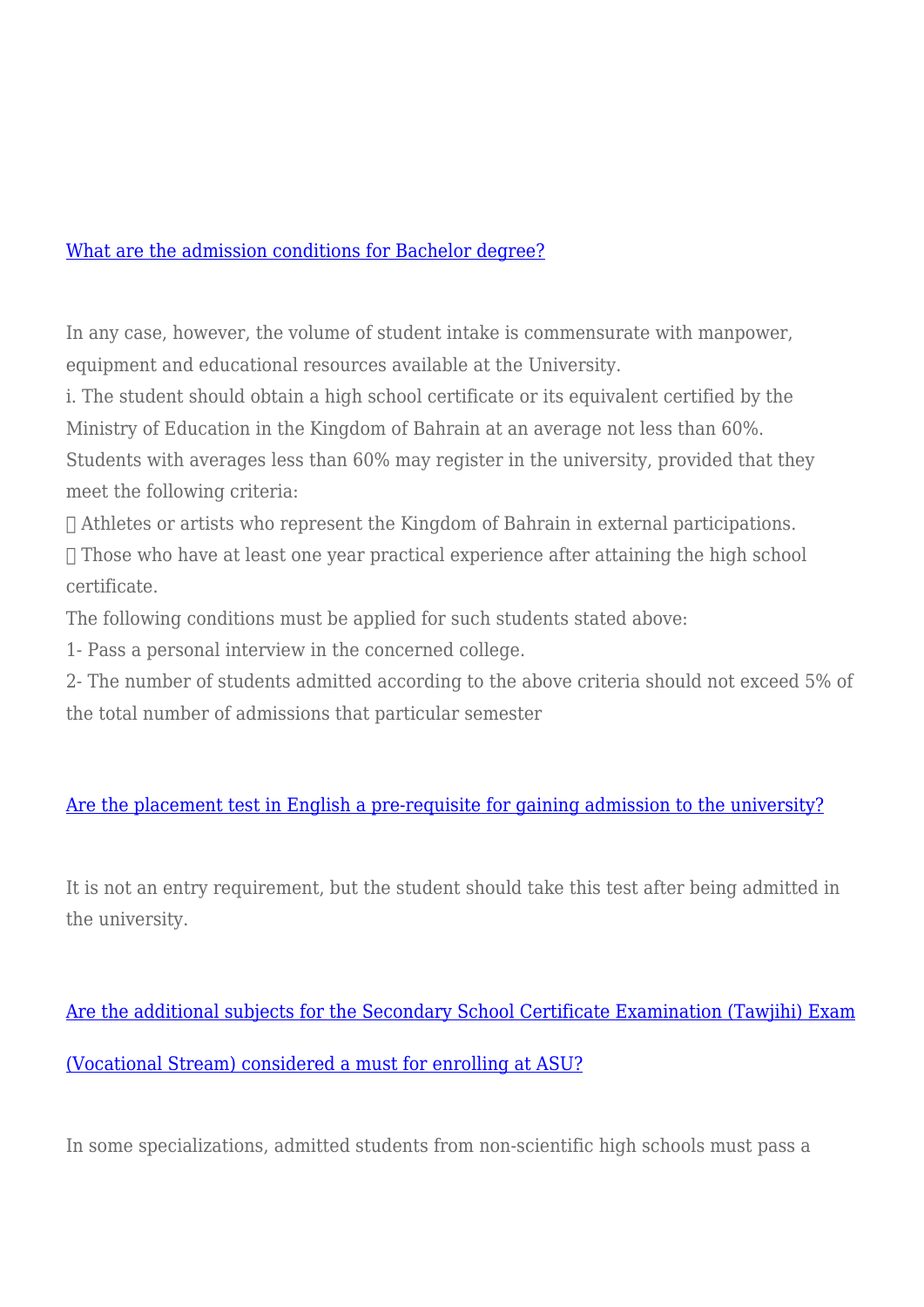number of remedial courses.

[I can't register for online courses; I get a message that says "you cannot register for this](https://www.asu.edu.bh/smart_faq/cant-register-online-courses-get-message-says-register-semester-shall/) [semester"? What shall I do?](https://www.asu.edu.bh/smart_faq/cant-register-online-courses-get-message-says-register-semester-shall/)

If a student encounters any error with the Online Student information system (SIS) he/she should contact the Deanship of Admission and registration.

[When is the registration period?](https://www.asu.edu.bh/smart_faq/registration-period/)

The registration period for each semester is mentioned in the academic calendar. <https://www.asu.edu.bh/media-center/event-calendar/>

[Where can I get an official transcript?](https://www.asu.edu.bh/smart_faq/can-get-official-transcript/)

A student can get an official transcript from the Deanship of Admission and registration.

## [Are there any evening classes?](https://www.asu.edu.bh/smart_faq/evening-classes/)

Yes, ASU provides evening classes in some specialization.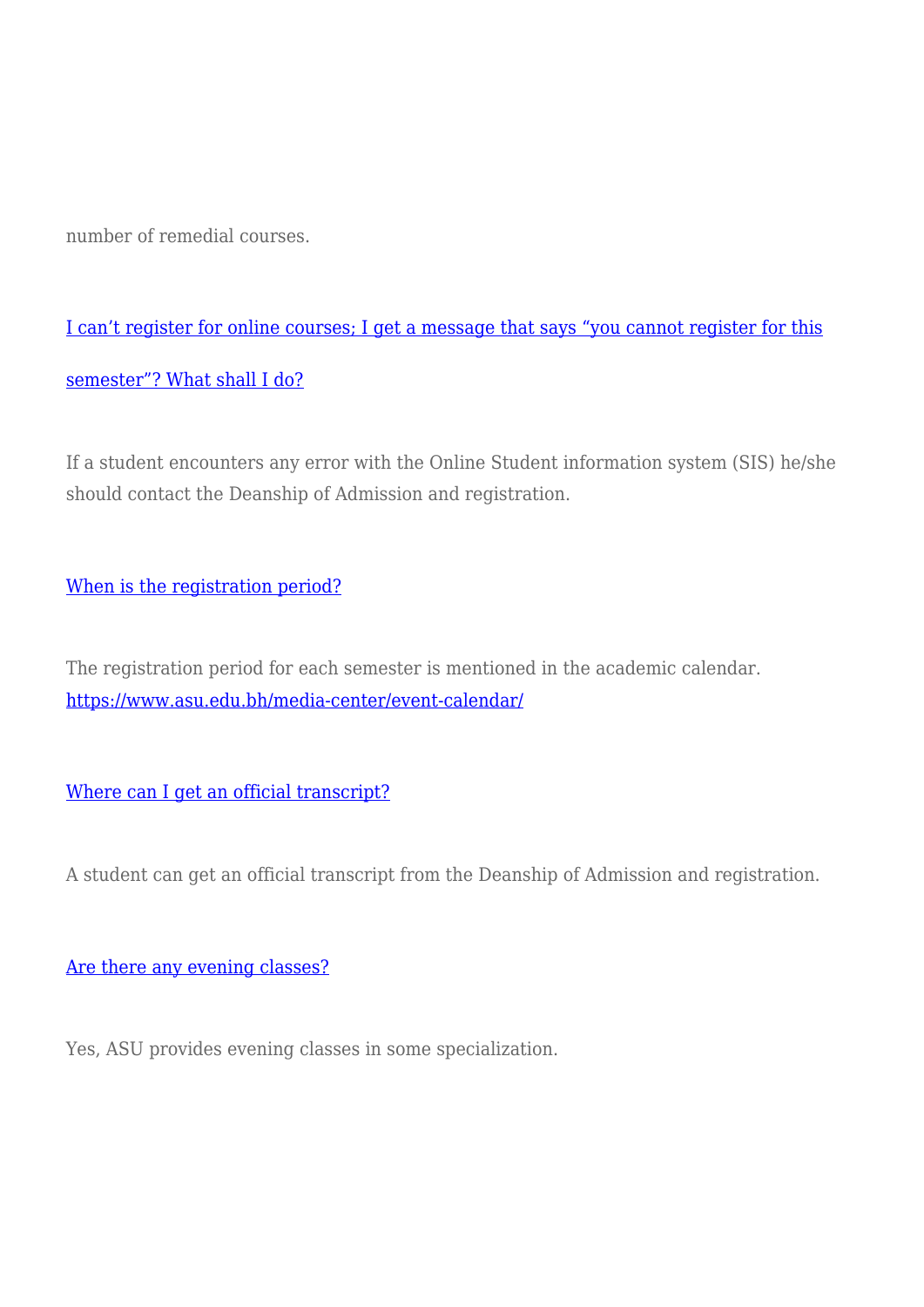## [How Can I register, drop and add courses?](https://www.asu.edu.bh/smart_faq/can-register-drop-add-courses/)

To register for courses the student has to login to the Online Student Information System (SIS) (link:<http://sis.asu.edu.bh/pls/asu/f?p=121:LOGIN>)and use his/her username and password.

# [When will the final results be available?](https://www.asu.edu.bh/smart_faq/will-final-results-available/)

The final results will be announced for students after many steps of approval starting at the departments and ended at the deanship of admission and registration.

[When is the examination period?](https://www.asu.edu.bh/smart_faq/examination-period/)

The examination period for each semester is mentioned in the academic calendar. <https://www.asu.edu.bh/media-center/event-calendar/>

## [How can I withdraw from a semester?](https://www.asu.edu.bh/smart_faq/can-withdraw-semester/)

To withdraw from a semester a student has to visit the deanship of admission and registration and fill out an "Official Withdrawal Request Form".

<https://www.asu.edu.bh/admission/registration-form/>

Besides, the student may apply for postponement of his/her studies prior to the commencement of the academic semester to be postponed provided that he/she presents an excuse accepted by the competent authority, according to the following: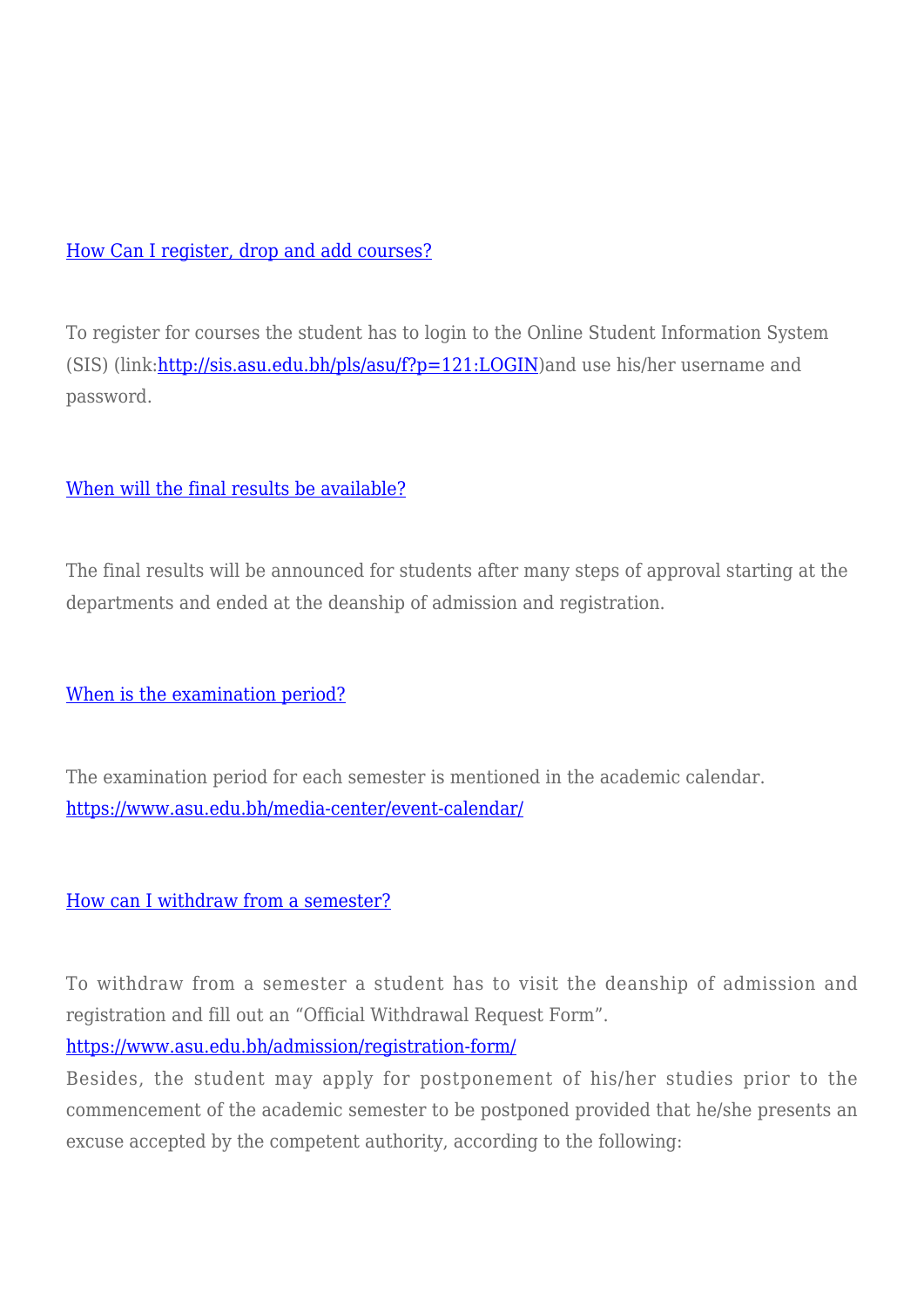$\Box$  The Dean of the College may give consent to the student for the postponement of one semester, provided that it must not exceed four consecutive, or nonconsecutive, academic semesters.

 $\Box$  The College Council may give consent to the student for the postponement of four semesters, provided that it must not exceed six consecutive, or nonconsecutive, academic semesters.

## [When can I withdraw from a course?](https://www.asu.edu.bh/smart_faq/can-withdraw-course/)

The student is permitted to drop any course within eight weeks from the beginning of either the first and second semester, and within four weeks from the beginning of the summer semester, provided that the student has not exceeded the percentage of the permitted number of unexcused absences. The dropped course in this case would be included in the student's academic transcript with a note of (withdrawn-W) and such a course is not included in the total credit hours he/she studied in terms of pass, fail or graduation requirement.

#### [When is the midterm?](https://www.asu.edu.bh/smart_faq/midterm/)

Midterm timings will be announced in the academic calendar. <https://www.asu.edu.bh/media-center/event-calendar/>

[If I'm graduating soon, what should I do?](https://www.asu.edu.bh/smart_faq/im-graduating-soon/)

All students who are expected to graduate at the end of a semester must fill out a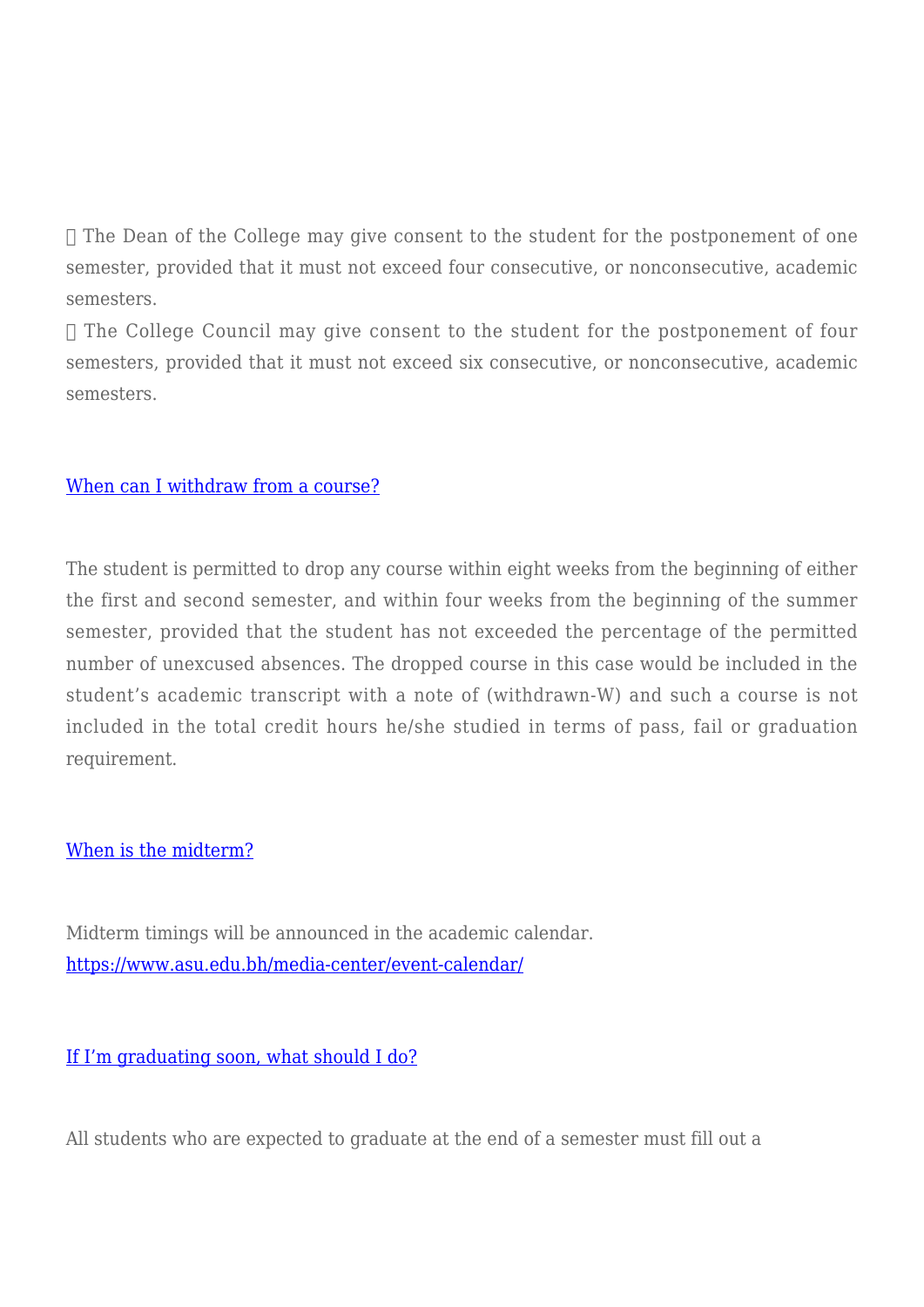graduation form at their department, a semester before the graduating semester, so as to leave enough time for screening their record and to avoid any unexpected mistake, via the collaboration of the Deanship of Admission and Registration.

## [How many credits can I register for in the summer?](https://www.asu.edu.bh/smart_faq/many-credits-can-register-summer/)

The minimum number of the credit hours a registered student may enroll in is 3 credit hours per summer semester, and the maximum is 9 credit hours. A student is allowed to register 12 credit hours only if he/she expected to be graduated in summer semester.

# [Can I take more than 18 credits if I am graduating?](https://www.asu.edu.bh/smart_faq/can-take-18-credits-graduating/)

A student is allowed to register extra hours at a rate that doesn't exceed 21 credit hours provided that the following 2 conditions are met:

– The accumulative average of the student is not less than 84%.

– That the graduation of the student depends upon the registration of 21 credit hours.

In his/her graduation semester, a student is allowed to register any number of credit hours without taking into account the maximum academic load, but considering the provisions above.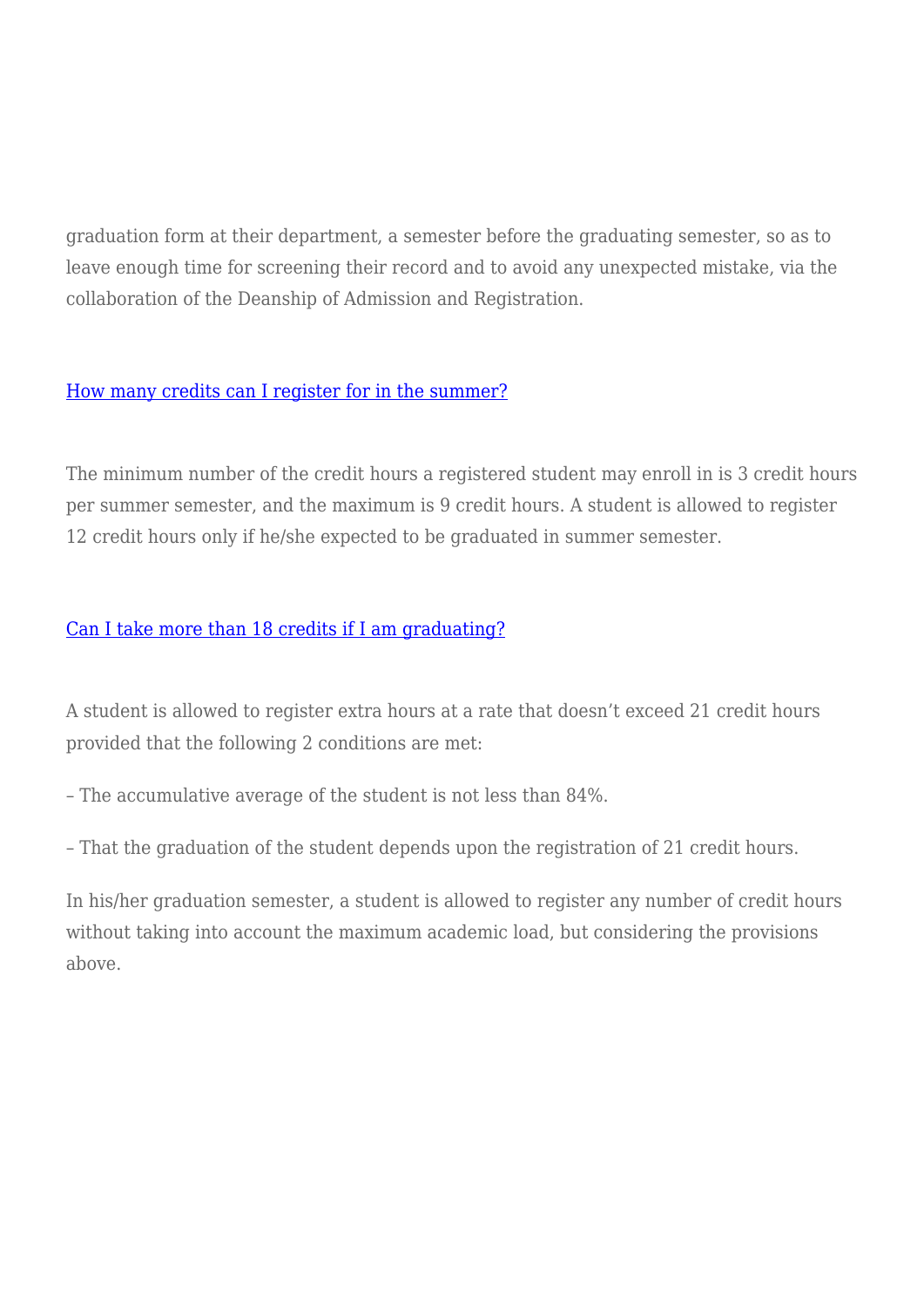## [When does the summer semester start and when does it end?](https://www.asu.edu.bh/smart_faq/summer-semester-start-end/)

Each summer semester has different timing. The beginning and ending of each summer semester is provided in the academic calendar.

<https://www.asu.edu.bh/media-center/event-calendar/>

# [If I am graduating or not, and I failed in a subject, can I redo the final exam or do I have to](https://www.asu.edu.bh/smart_faq/graduating-failed-subject-can-redo-final-exam-redo-whole-course/)

## [redo the whole course?](https://www.asu.edu.bh/smart_faq/graduating-failed-subject-can-redo-final-exam-redo-whole-course/)

The student has the right to retake any course he/she fails in; where the retake is compulsory if the course was a compulsory one. However, if the course the student failed in was elective, the student has the right to take another course instead according to his/her study plan and depending on the availability.

# [Do I have to take Eng101 in the first year?](https://www.asu.edu.bh/smart_faq/take-eng101-first-year/)

The student should follow the advisory plan according to his/her specialization.

## [When will I receive my certificate after graduating?](https://www.asu.edu.bh/smart_faq/will-receive-certificate-graduating/)

The graduation certificates are awarded upon the completion of its requirements at the end of each semester.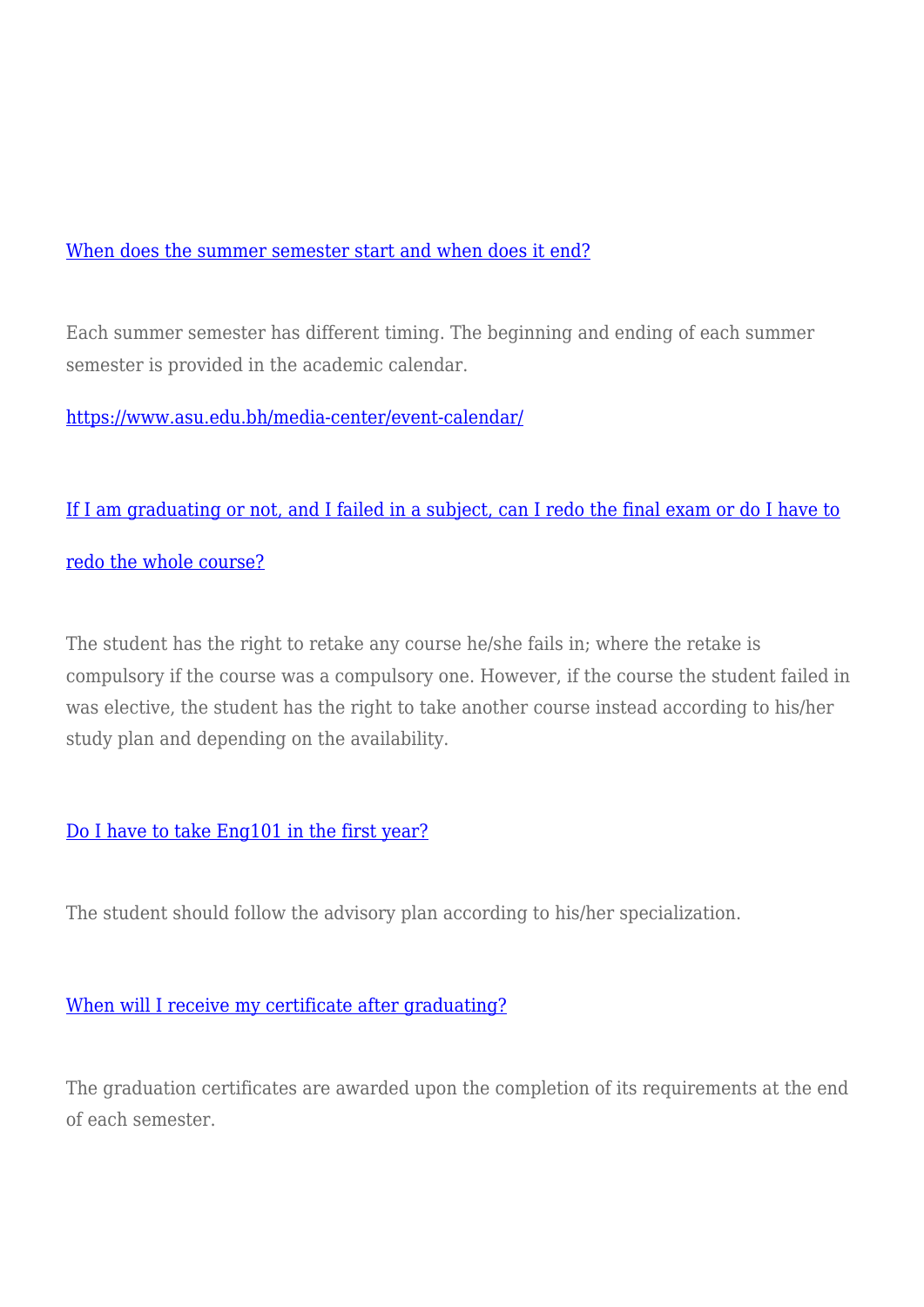## [Does ASU keep contact with their graduated students?](https://www.asu.edu.bh/smart_faq/asu-keep-contact-graduated-students/)

Yes, through the career Development and Alumni Affairs office. This office can be contacted by the following email: alumni@asu.edu.bh

# [If a new study plan will be applied, does my study plan changed to the new one?](https://www.asu.edu.bh/smart_faq/new-study-plan-will-applied-study-plan-changed-new-one/)

The study plan of a student will be attached to him from the day of admission till the graduation.

## [Can I take classes while doing English 101?](https://www.asu.edu.bh/smart_faq/can-take-classes-english-101/)

Yes, a student can take ENG101 along with other courses according to their advisory plan besides these courses should not have ENG101 as prerequisite.

[What is the minimum/maximum number of credit hours that the student may register for per](https://www.asu.edu.bh/smart_faq/minimummaximum-number-credit-hours-student-may-register-per-semester/) [semester?](https://www.asu.edu.bh/smart_faq/minimummaximum-number-credit-hours-student-may-register-per-semester/)

The minimum load of a regular student is 12 credit hours. The maximum is 19 credit hours.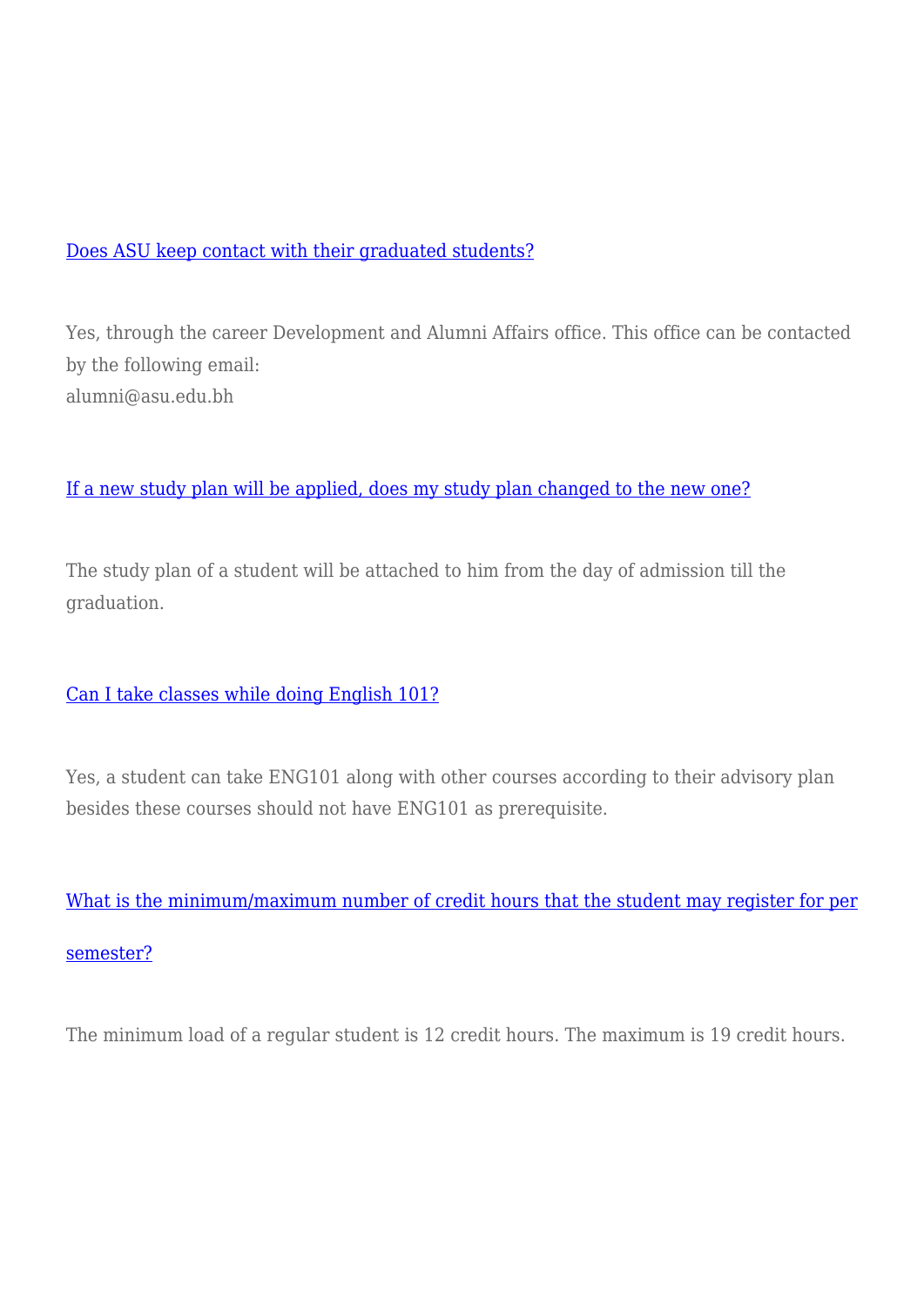# [Can I be sent a Registration Agreement by email?](https://www.asu.edu.bh/smart_faq/can-sent-registration-agreement-email/)

The student should come to the deanship of Admission and Registration by himself.

## [Can I request further information on a course or module?](https://www.asu.edu.bh/smart_faq/can-request-information-course-module/)

Any information regarding the courses offered in ASU can be found on the university's website, university catalogues and student's handbook.

# [I work in shifts, how can I manage between my job and my classes?](https://www.asu.edu.bh/smart_faq/work-shifts-can-manage-job-classes/)

ASU provides several timings for most courses to be chosen from, however, a student can arrange with his/her work as which timing will be more suitable for him/her to be excused for classes.

## [Is it possible to register courses through the internet?](https://www.asu.edu.bh/smart_faq/possible-register-courses-internet/)

Yes, through Online Student information system (SIS) <https://sis.asu.edu.bh>

[I want to change my major. What should I do, when and what is the process?](https://www.asu.edu.bh/smart_faq/want-change-major-process/)

– The student should fill the transfer form: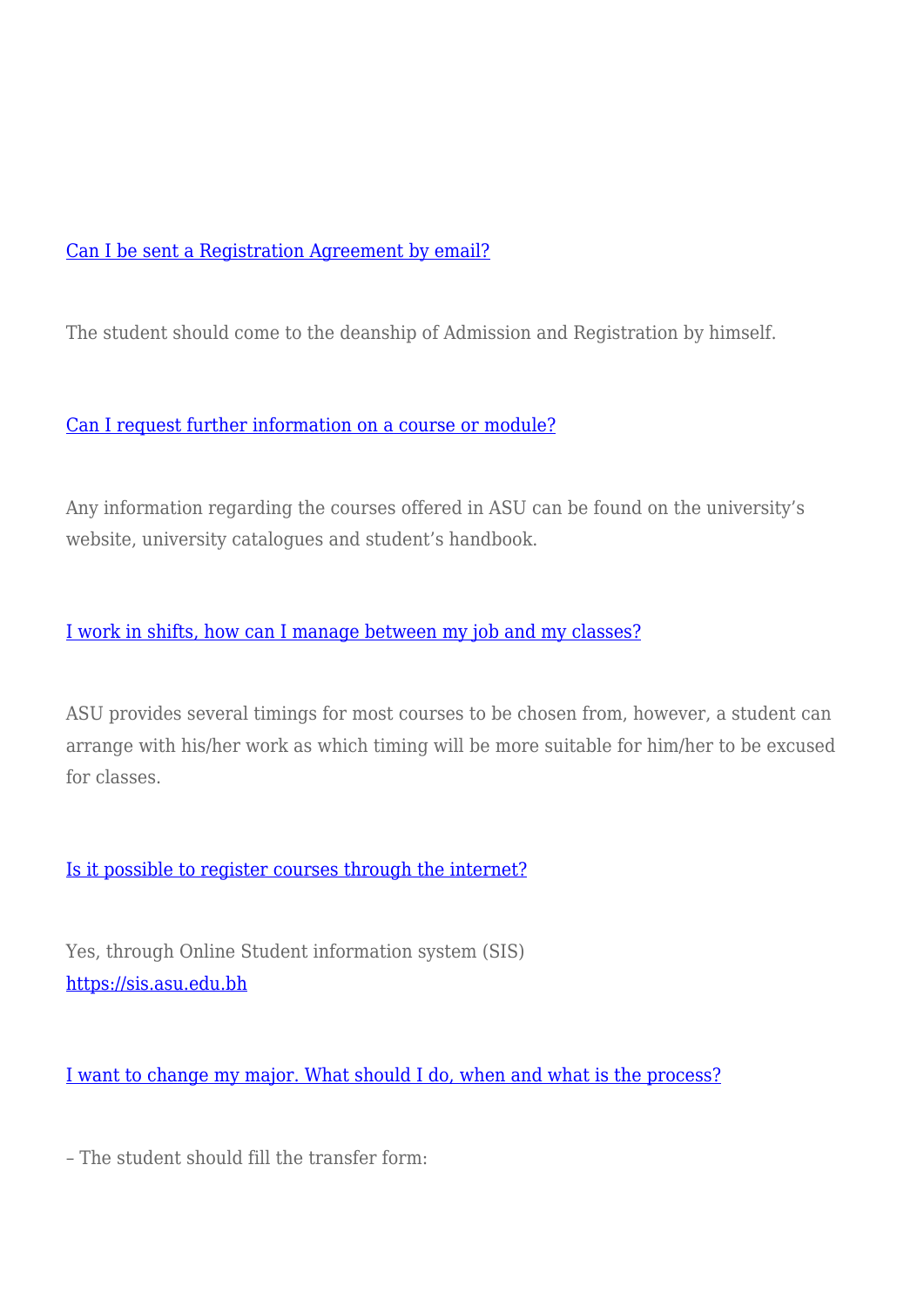# <https://www.asu.edu.bh/admission/registration-form/>

this form should be submitted to the deanship of Admission and Registration – A student can only change his/her major during the registration period at the beginning of each semester.

– A Transfer Acceptance Committee is formed consisting of the Dean of Admission and Registration being the chair, and Heads of the departments that the student wishes to transfer from and to. This committee is in charge of screening the transfer applications. And then the student will be notify if his/her application is accepted by considering the transfer conditions.

[Is the attendance in the summer semester different than the attendance in the Fall or](https://www.asu.edu.bh/smart_faq/attendance-summer-semester-different-attendance-fall-spring-semester/)

# [Spring semester?](https://www.asu.edu.bh/smart_faq/attendance-summer-semester-different-attendance-fall-spring-semester/)

Yes. Because the attendance for each credit hour will be twice than that in the first and second semester.

# [How many weeks are in each semester?](https://www.asu.edu.bh/smart_faq/many-weeks-semester/)

The duration of an academic semester is not less than fourteen (14) weeks including the examinations, and the summer semester consists of seven (7) weeks including the examinations.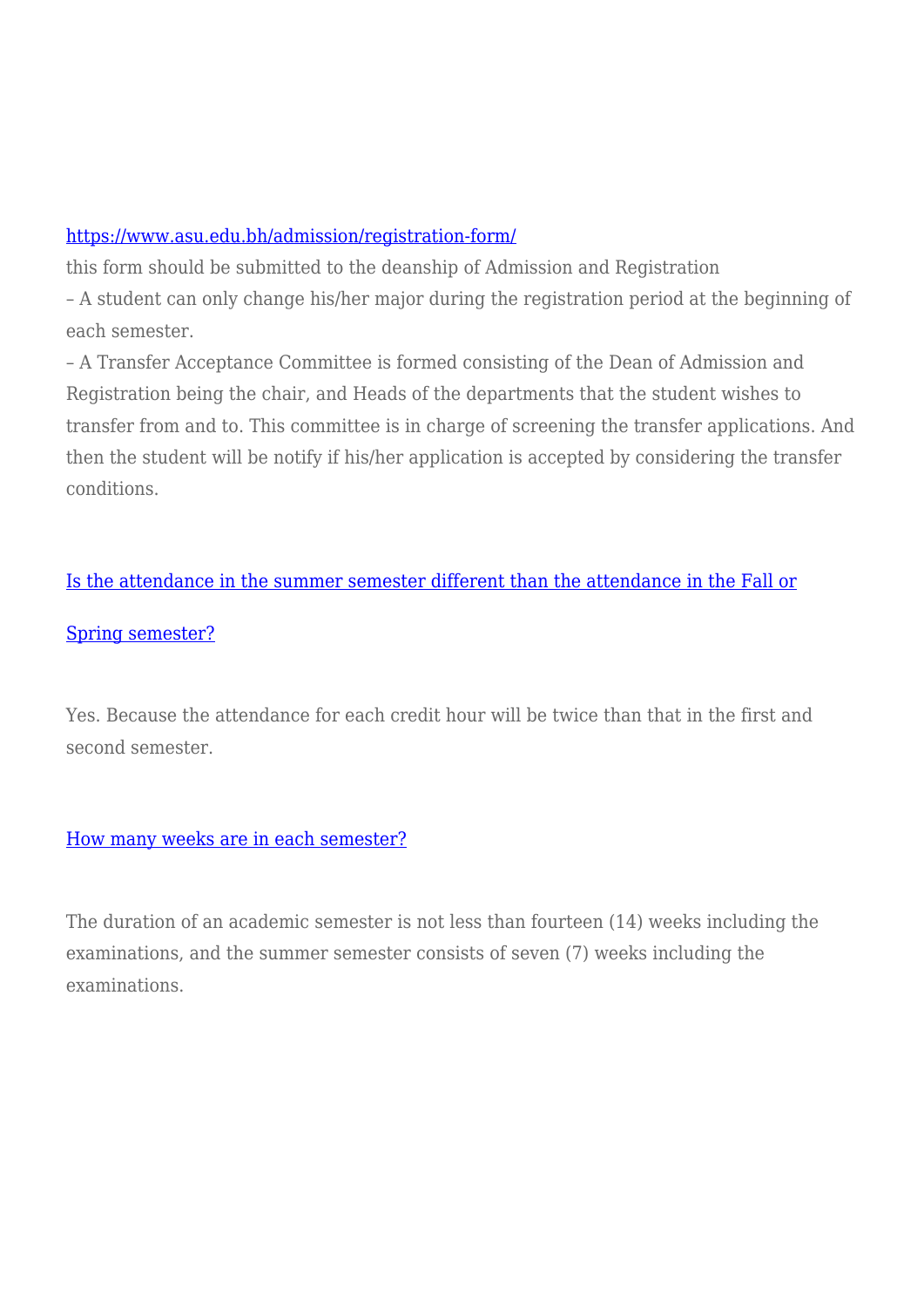#### [What are the nationalities of the lecturers in the university?](https://www.asu.edu.bh/smart_faq/nationalities-lecturers-university/)

ASU lecturers are from several nationalities including Bahrainis, Arabic nationalities, Indians, British, Canadian, etc.

#### [Where is my lecture located?](https://www.asu.edu.bh/smart_faq/lecture-located/)

To find where a lecture is located the student has to login to the Online Student information system<https://sis.asu.edu.bh>and check the "Registration" section. The classroom of each course is mentioned in the student schedule.

## [Is it possible to articulate all the courses in a college Diploma?](https://www.asu.edu.bh/smart_faq/possible-articulate-courses-college-diploma/)

It depends on the courses a student has taken in his/her previous university.

In the event of transfer from a Higher Education Institution to Applied Science University, the number of credit hours transferred should not exceed 66% (1/3rd) of the Bachelor degree requirements, where the minimum study duration for a transferred student is two academic semesters and minimum of (30) credit hours. Courses with a grade less than "C" are not transferred.

#### [What are the courses that can be articulated?](https://www.asu.edu.bh/smart_faq/courses-can-articulated/)

Courses that can be equalized are those that match ASU courses in content and number of credits with grade C or above.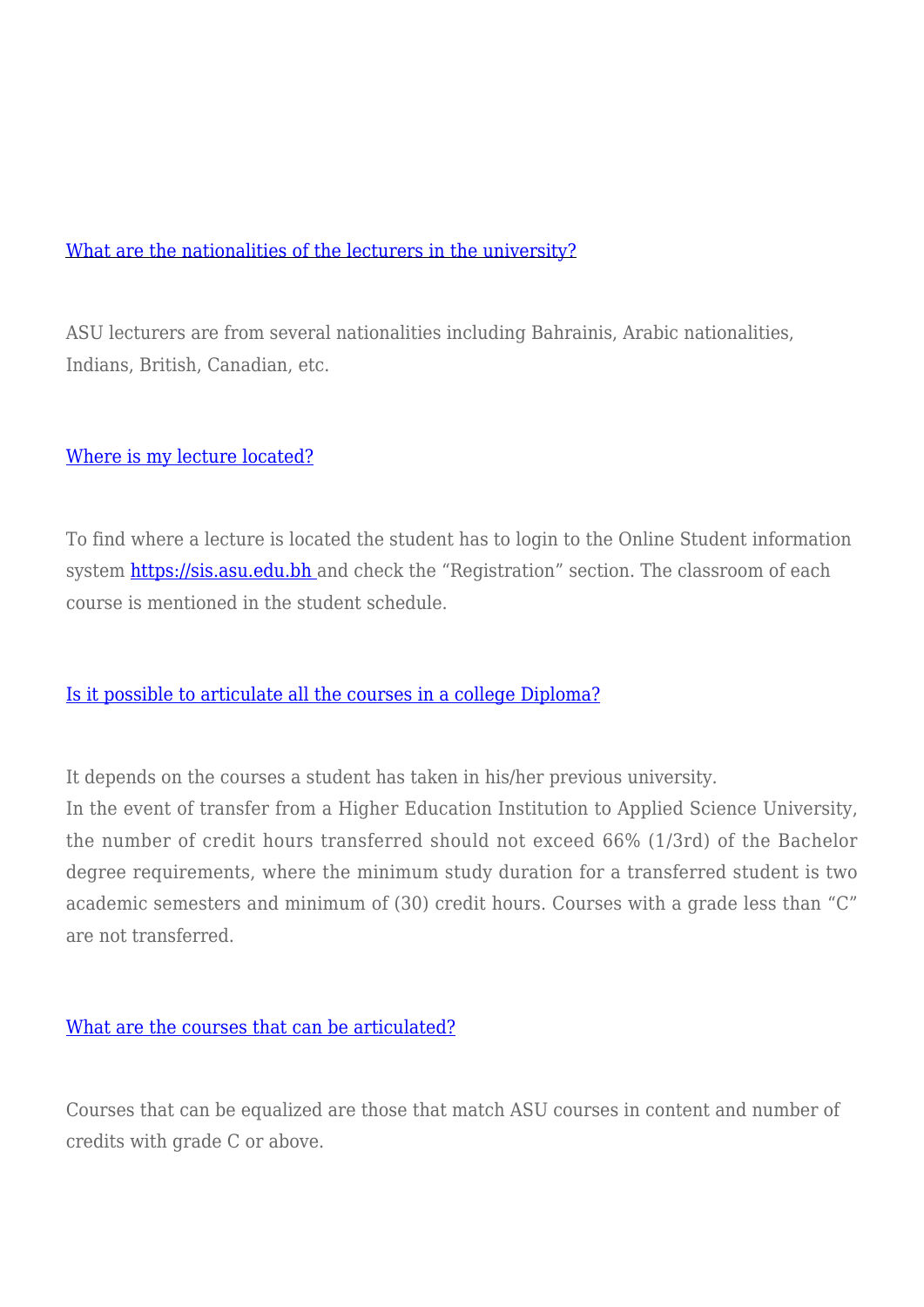[How is the course equalization process done and who is responsible for it?](https://www.asu.edu.bh/smart_faq/course-equalization-process-done-responsible/)

The deanship of Admission and Registration will submit the student's transcript with course description of the previous university to the intended department.

# [What are the needed documents for courses articulation?](https://www.asu.edu.bh/smart_faq/needed-documents-courses-articulation/)

The documents that are needed for courses articulation an official transcript along with the description of the courses.

## [What do I have to do if I have an exam during my working hours?](https://www.asu.edu.bh/smart_faq/exam-working-hours/)

If a student has an exam during his/her working hours, he/she should take an official letter from the deanship of Admission and Registration that shows the timings of the exam and submit it to his/her workplace.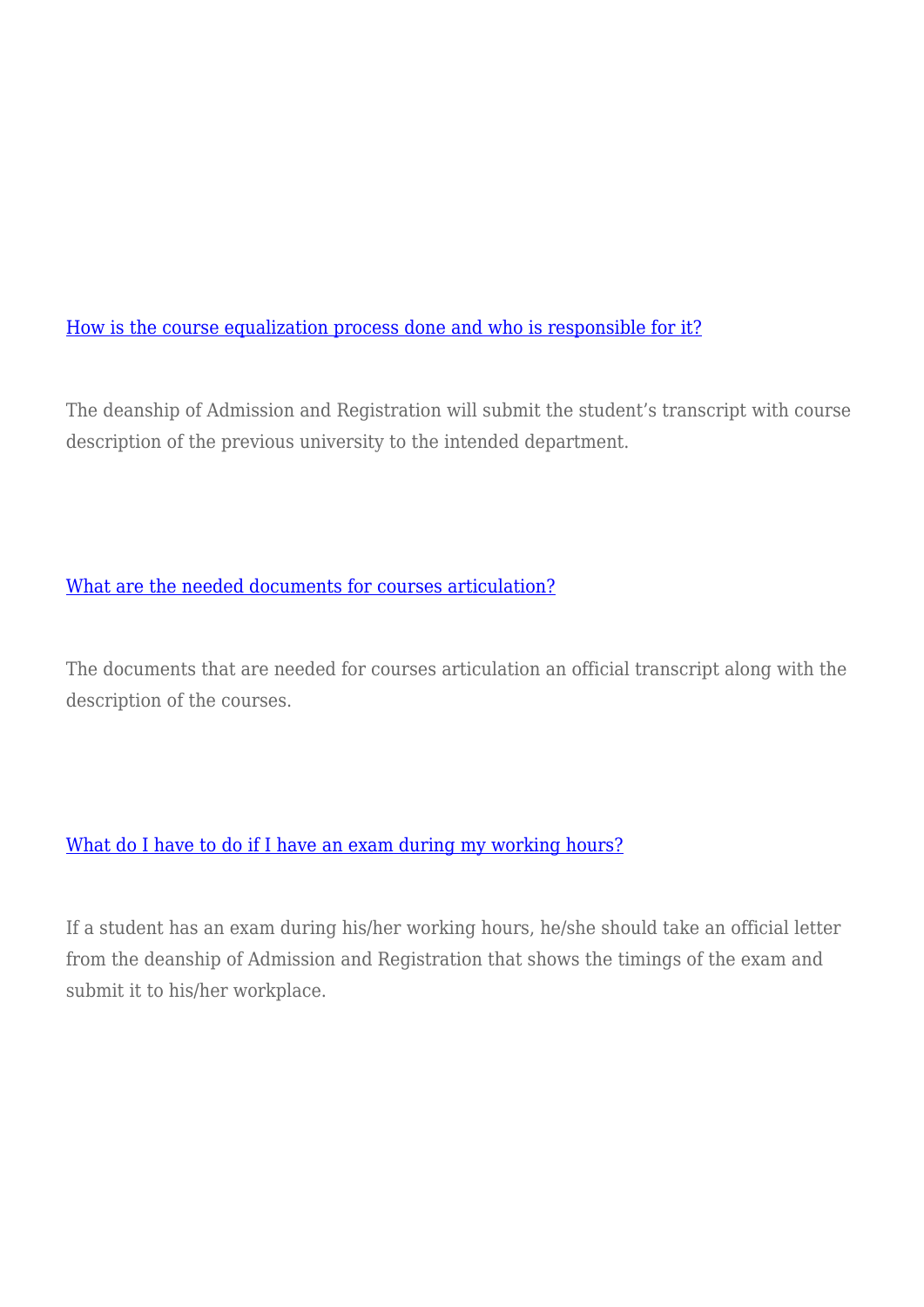#### [When will the "excused students" list be published?](https://www.asu.edu.bh/smart_faq/will-excused-students-list-published/)

The excused students list is usually published a week after the end of the examination period.

#### [I cannot attend the final exam. What should I do?](https://www.asu.edu.bh/smart_faq/attend-final-exam/)

– Anyone who misses the final examination without any excuse approved by the Dean of the College will be given the grade of zero.

– The maximum number of sick leaves (stamped) of out-patient student is five days approved within two working days, whereas an in-patient has an approval within four working days from the lapse of the excuse.

– Anyone who misses the final examination with a compelling excuse approved by the Dean of the College, the dean is responsible to inform the Deanship of Admission and Registration to assign a grade of "incomplete", where the course instructor schedules a make-up exam within the first 2 weeks of the following semester. Otherwise, the students' right to take the make-up exam will drop.

– It is possible to consider the student who misses the final examination with an approved excuse as withdrawn from the course provided that he/she has successfully passed the Mid-Term exam and the coursework, and has not sit for the make-up exam during the period determined in Paragraph (3) above, provided that the student did not miss the make-up exam scheduled by the department without an approved excuse by the Dean.

#### [What are the timings of the lectures?](https://www.asu.edu.bh/smart_faq/timings-lectures/)

9 Am – 9 PM during week days.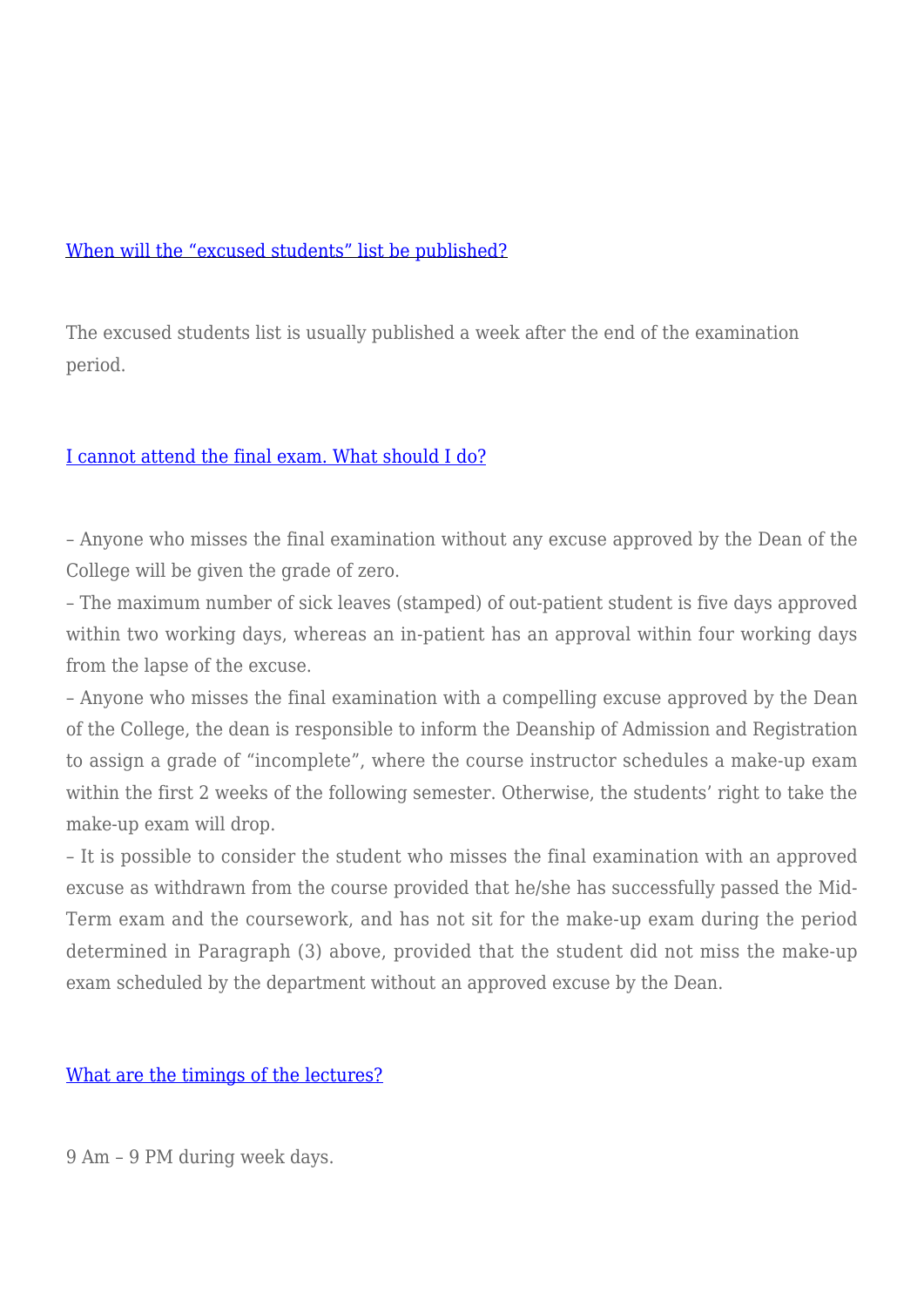#### [What is the attendance system in the university?](https://www.asu.edu.bh/smart_faq/attendance-system-university/)

All registered students must regularly attend all lectures and actively participate in all classroom discussions. Furthermore, the course instructor keeps a record of the students' absence and attendance in the Students Information System.

– The student is not permitted to miss more than 25% of the course hours.

– The course instructor submits the names of those students whose absenteeism exceeded 15% of the total hours of the course; to the Head of the Department in order to take the necessary action in this respect.

– If a student misses more than 25% of the total course hours without presenting a satisfactory or compelling excuse approved by the Dean, he/she will not be allowed to sit for the final exam, and will be given the minimum grade of (WF: 35%). The course must be retaken by the student if it is compulsory. In all cases, the grade will be included in the calculation of the student's accumulative and semester average while giving a warning or dismissal from the semester.

– The Head of Department submits to both the Dean of the respective College and the Deanship of Admission and Registration, the names of those students who are prohibited from taking the final examinations due to their absenteeism, in order for them to assign those students the minimum grade for that course.

## [Are the courses taught in English?](https://www.asu.edu.bh/smart_faq/courses-taught-english/)

The teaching language for the offered programmes is as follows:

## **College of Administrative Sciences**

- Bachelor in Accounting (Arabic)
- Bachelor in Business Administration (Arabic)
- $\Box$  Bachelor in Accounting and Finance (English)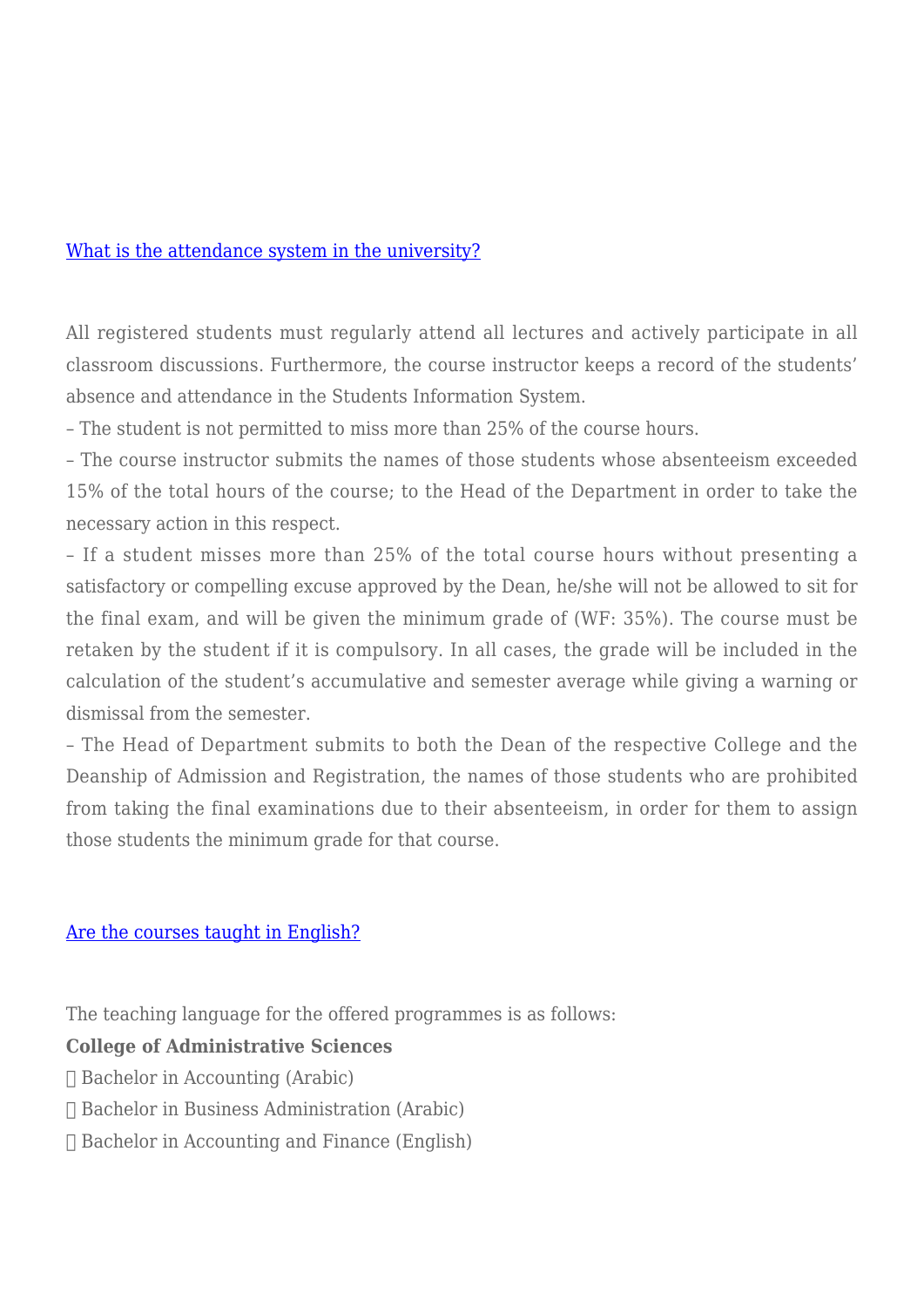Bachelor in Management Information Systems (English) Bachelor in Political Science (Arabic)  $\Box$  Master in Accounting and Finance (Arabic) Master in Human Resource Management (Arabic) **College of Law** Bachelor in Law (Arabic) **College of Arts & Sciences** Bachelor in Computer Science (English) Bachelor in Graphic Design (Arabic) Bachelor in Interior Design (Arabic)

[What is the normal and minimum duration of study for the Bachelor's degree? And what is](https://www.asu.edu.bh/smart_faq/normal-minimum-duration-study-bachelors-degree-maximum-duration-obtaining-bachelor-degree/)

## [the maximum duration for obtaining the bachelor degree?](https://www.asu.edu.bh/smart_faq/normal-minimum-duration-study-bachelors-degree-maximum-duration-obtaining-bachelor-degree/)

The study duration to obtain the Bachelor's Degree in any programme with a regular load is four academic years. However, the student is not allowed to obtain the Bachelor's Degree in less than three academic years in all programmes.

The maximum duration to obtain the Bachelor's Degree should not exceed eight academic years in all programmes.

#### [What is meant by 'credit hour?](https://www.asu.edu.bh/smart_faq/meant-credit-hour/)

It is defined as the weekly theoretical study hour or equivalent hours of practical study during a whole semester.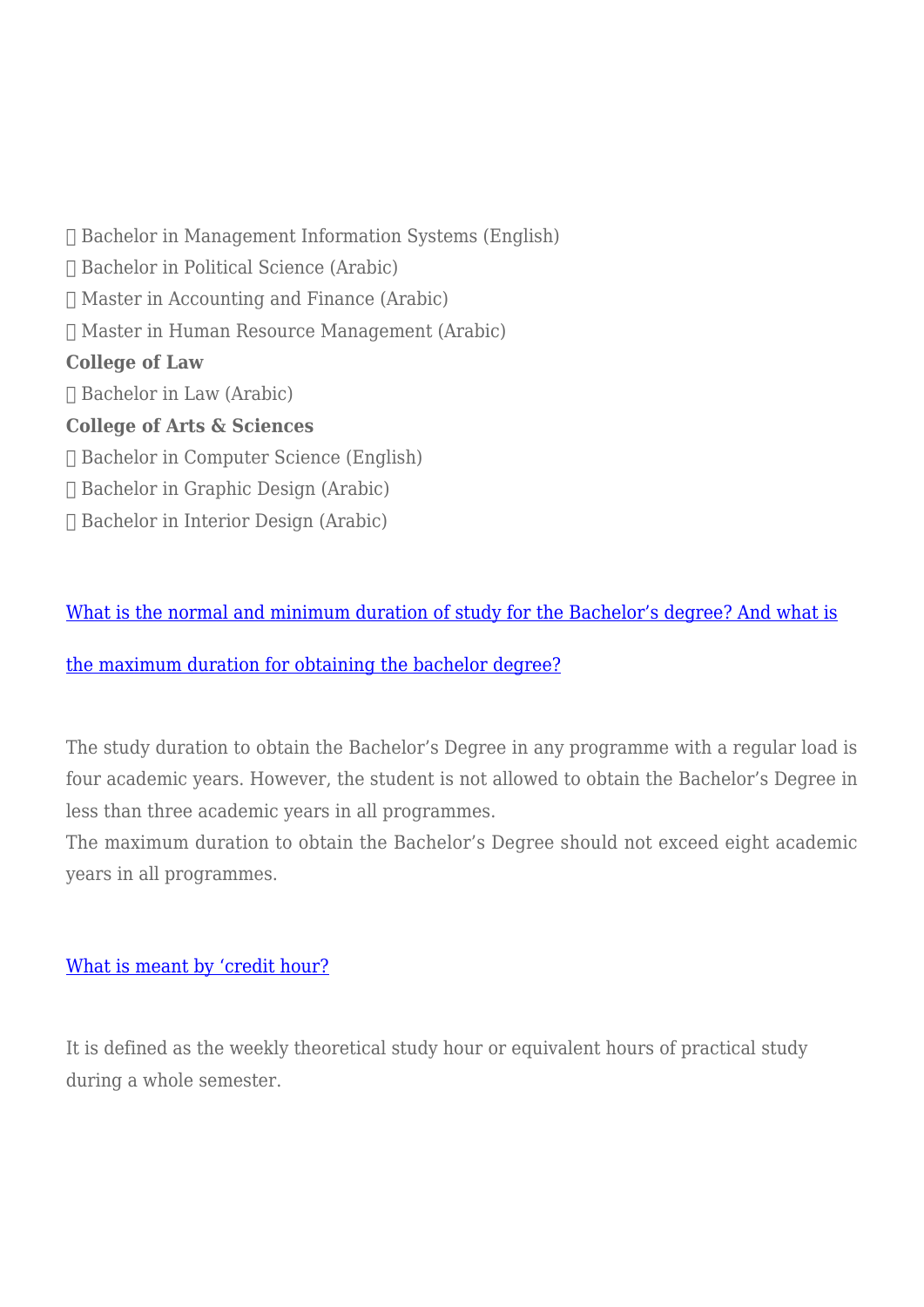#### [How is the academic year and the academic semester divided at ASU?](https://www.asu.edu.bh/smart_faq/academic-year-academic-semester-divided-asu/)

There are three Academic semester in applied science university which are the First, Second and summer semesters. The duration of an Academic semester (First & Second) is not less than fourteen (14) weeks including the examinations, and the summer semester consists of seven (7) weeks including the examinations. The University retains the right to make any changes in the mechanisms of the study duration due to compelling matters or the public interest or whenever seen appropriate by the University Board as long as it does not interfere with the rules and regulations issued by the HEC.

#### [How are final letter grades in respect of each course calculated in terms of corresponding](https://www.asu.edu.bh/smart_faq/final-letter-grades-respect-course-calculated-terms-corresponding-points/)

#### [points?](https://www.asu.edu.bh/smart_faq/final-letter-grades-respect-course-calculated-terms-corresponding-points/)

Grade Classification is as follows: Grades Assessment Code in English 90 – 100 % Excellent A 80 – 89 % Very Good B 70 – 79 % Good C 60 – 69 % Satisfactory D 50 – 59 % Poor E Below 50 % Fail F

[How are the semester and cumulative averages calculated?](https://www.asu.edu.bh/smart_faq/semester-cumulative-averages-calculated/)

The Accumulative Averages are classified as follows: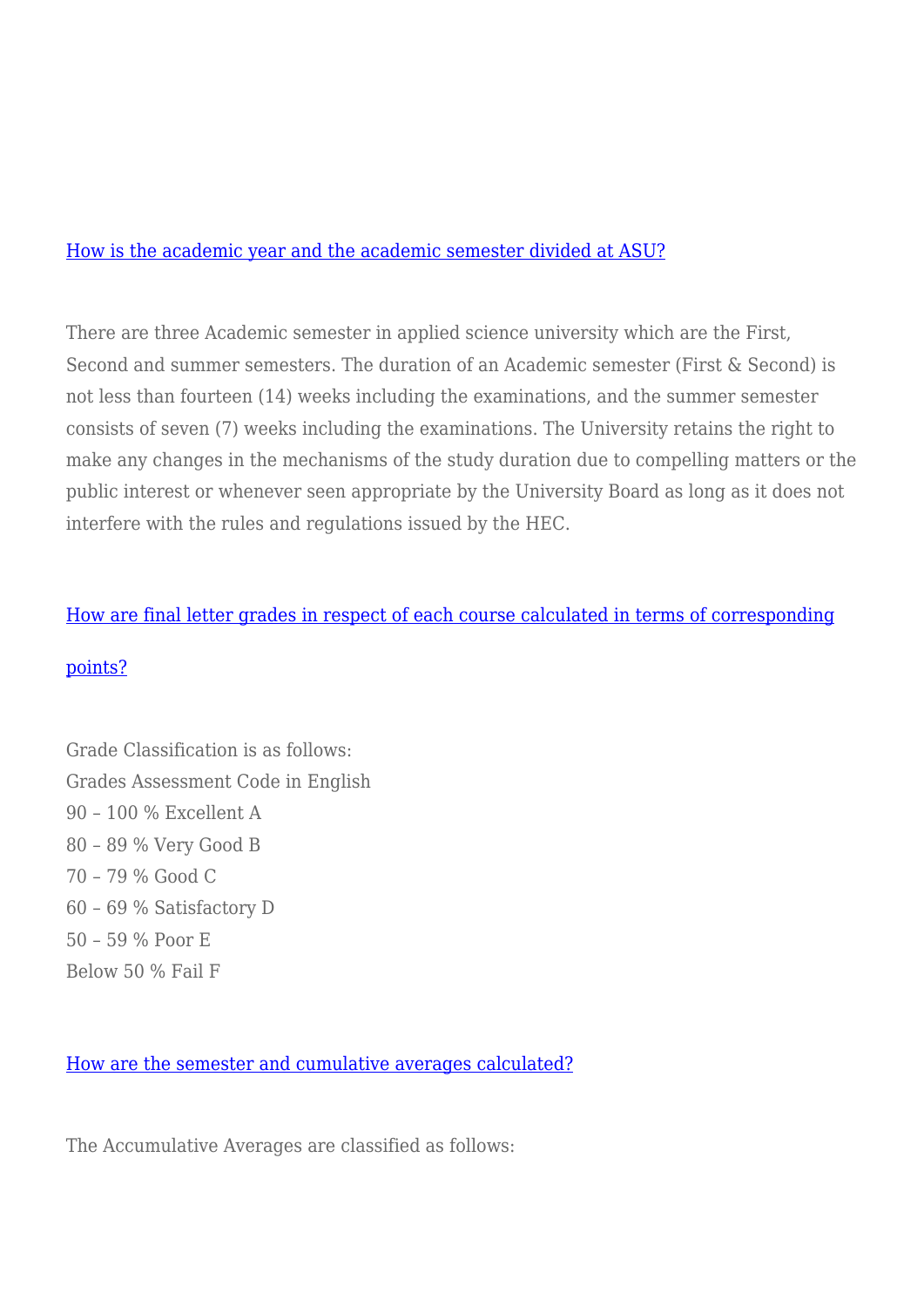Grades Assessment 92 – 100% Excellent with Honor List 84 – less than 92% Excellent 76 – less than 84% Very Good 68 – less than 76% Good 60 – less than 68% Satisfactory

[How can I join your social network?](https://www.asu.edu.bh/smart_faq/can-join-social-network/)

Add us on Facebook:<https://www.facebook.com/ASUBAHRAIN> Follow us on twitter: **@ ASU\_BH** Follow us on Instagram: **@ ASU\_BH**

## [What am I going to receive if I joined your social network?](https://www.asu.edu.bh/smart_faq/going-receive-joined-social-network/)

All university related announcements can easily be received on your mobile phone.

#### [When can I pick up my ID card?](https://www.asu.edu.bh/smart_faq/can-pick-id-card/)

The maximum date to pick up a student ID is 2 weeks after the beginning of the semester. It may also be picked up during Orientation Week.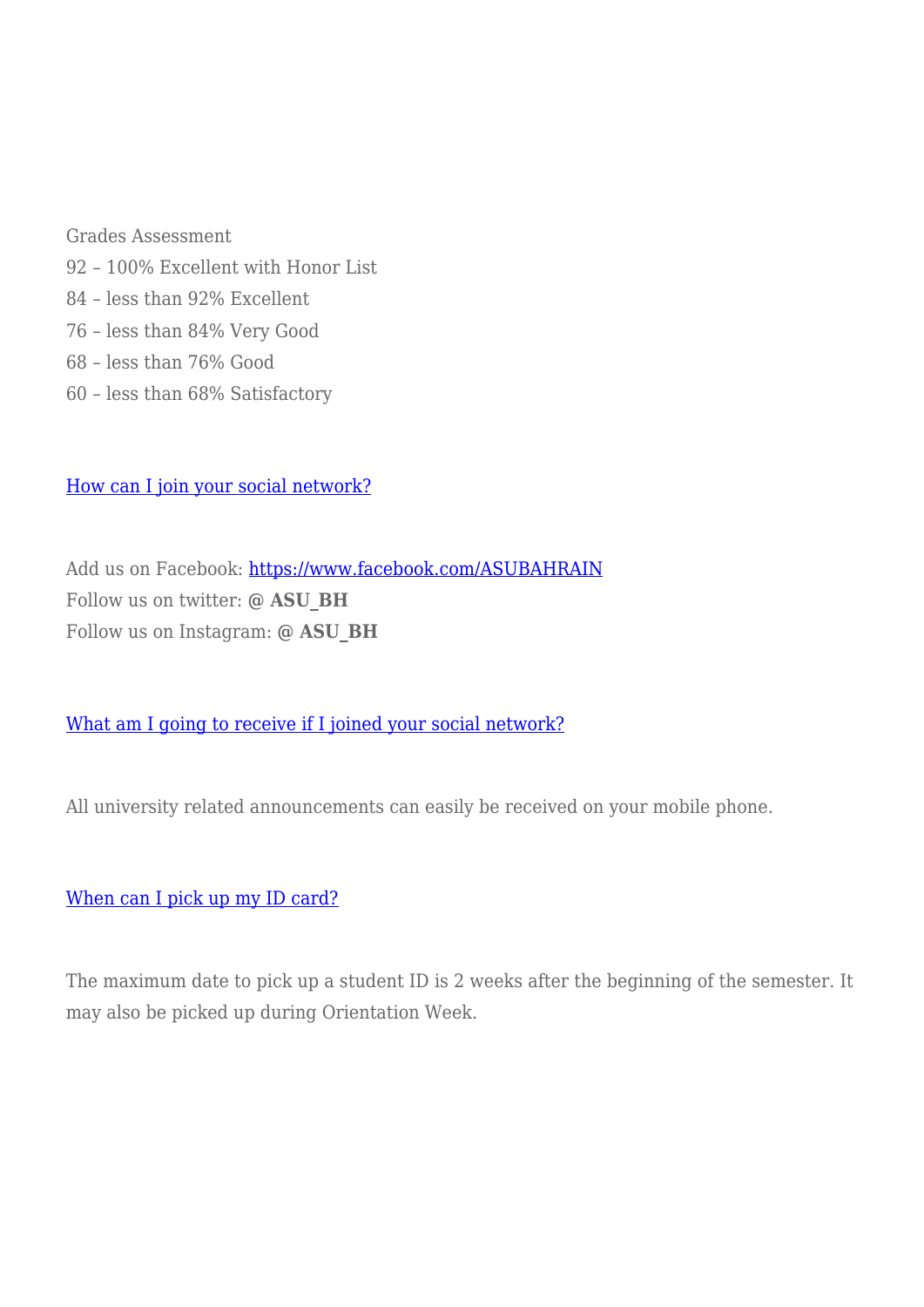#### [I lost my ID card, how can I get a new one?](https://www.asu.edu.bh/smart_faq/lost-id-card-can-get-new-one/)

First of all the student should fill out a form in Deanship of Admission and Registration and pay the fees to the finance department. Then, the student will receive his/her new ID card.

#### [I want to change the picture on my ID card, what should I do?](https://www.asu.edu.bh/smart_faq/want-change-picture-id-card/)

To change the picture on the Student ID card, the student should fill out a form and attach the new picture to the form. He/she should hand it to the Deanship of Admission and Registration and pay the fees required to the finance department (5BD).

## [What are the fees for replacing my lost ID?](https://www.asu.edu.bh/smart_faq/fees-replacing-lost-id/)

For a student to replace his/her lost ID he/she has to fill the required form in the deanship of Admission and Registration and pay 5 BD in the financial department.

[Who are the members of the student council?](https://www.asu.edu.bh/smart_faq/members-student-council/)

**The current (year 2013- 2014) members of the Student Council are:** Mr. ALI HUSAIN JASIM ALSAEED – HEAD OF STUDENT COUNCIL. Mr. MAHMOOD ALI HASAN ALTHAWADI-VICE PRESIDENT. Mr. SALMAN MOHAMED AHMED SALMAN SULAIMAN – TREASURY SECRETARY. Mr. NASEER MOHD ALHAJRI – COUNCIL SECRETARY. Mr. FAISAL EBRAHIM ISA HASSAN ALDOSERY.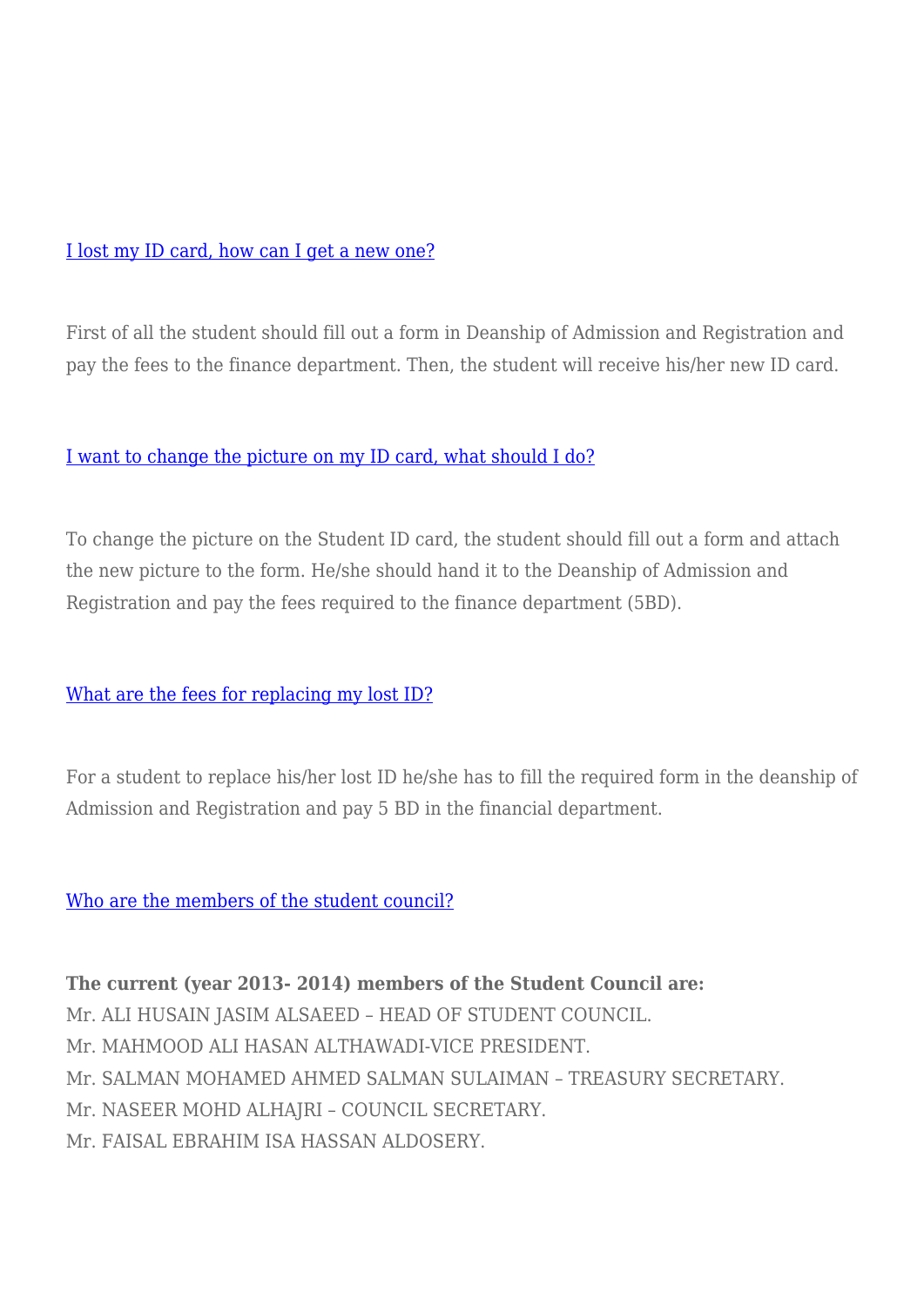Mr. FAISAL AHMED KARAMA SALEM. Mr. AHMED SAAD JAWHER SAAD ALNAJDI. Ms. MONA M O ELGHOSSAIN. Ms. AYSHA ANWAR ALI JASIM AHMED. Ms. NOOR HASSAN ALI MOHAMMED ABDULLA. Ms. JUWAIREYA ABDULLATIF HUSAIN AHMED. Mr. TALAL YUSUF DAKEEL SULTAN. Mr. ABDULLA AHMED ABDULLA MOHAMED ALKHALEDI. Mr. ABDELRAHMAN IBRAHIM A ABURASS. Mr. ZAID ABEDALMAGEED MOH AHIL.

[Do you distribute the student guide among all registered students?](https://www.asu.edu.bh/smart_faq/distribute-student-guide-among-registered-students/)

Yes, the student guide is distributed among all registered students.

[Are the activities organized by the student council funded and supported?](https://www.asu.edu.bh/smart_faq/activities-organized-student-council-funded-supported/)

Yes.

[Are there any periodical meetings between the student council and the academic and](https://www.asu.edu.bh/smart_faq/periodical-meetings-student-council-academic-administrative-staff/)

[administrative staff?](https://www.asu.edu.bh/smart_faq/periodical-meetings-student-council-academic-administrative-staff/)

Yes, periodical meetings are arranged between the student council, administrative staff and the academic staff.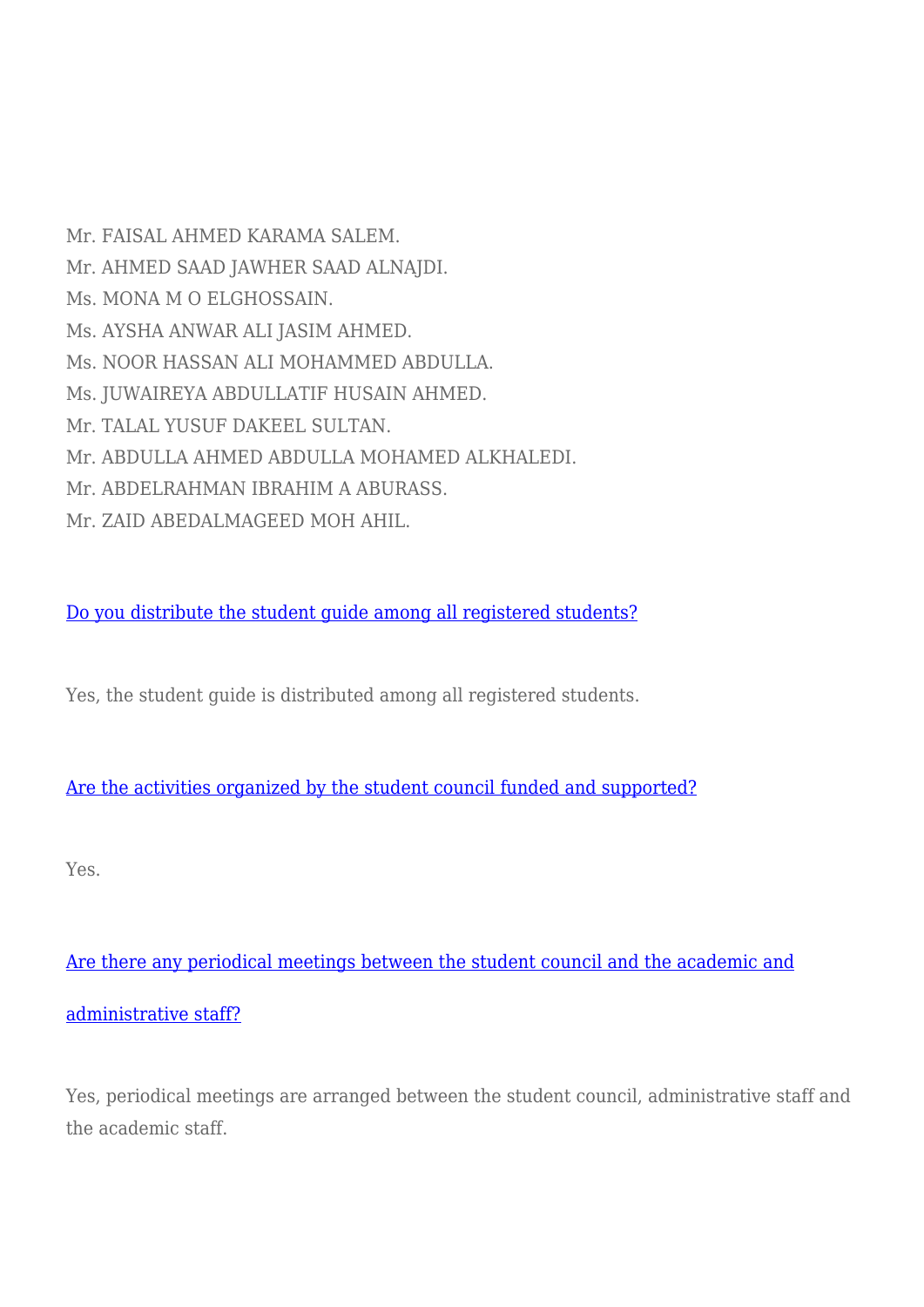# [Is English 101, ENG 097, ENG 098, ENG 111, ENG 112, ENG 099, ENG 101 and ENG102](https://www.asu.edu.bh/smart_faq/english-101-eng-097-eng-098-eng-111-eng-112-eng-099-eng-101-eng102-fees-included-tuition/) [fees included in the tuition?](https://www.asu.edu.bh/smart_faq/english-101-eng-097-eng-098-eng-111-eng-112-eng-099-eng-101-eng102-fees-included-tuition/)

Yes, those courses considered as general courses that the student must take.

# [Will English 101 and English 112 fees be subtracted from the tuition fees if I'm not required](https://www.asu.edu.bh/smart_faq/will-english-101-english-112-fees-subtracted-tuition-fees-im-required-take/) [to take them?](https://www.asu.edu.bh/smart_faq/will-english-101-english-112-fees-subtracted-tuition-fees-im-required-take/)

The Student can be exempted from studying many courses by transferring credits from other universities or by the admission exams and in all cases the student doesn't have to pay for courses that are not required.

## [When must fees be paid for each semester?](https://www.asu.edu.bh/smart_faq/must-fees-paid-semester/)

The student must pay all tuition fees and any required deposit at the time of registration in any semester. Further, the registration of the student will not be finalized till the payment of all the fees and deposit is complete. Beside, ASU offer the students to pay their course fees through 3 installments accordingly.

## [How much do I have to pay each semester?](https://www.asu.edu.bh/smart_faq/much-pay-semester/)

The amount will be stated based on registered courses each semester.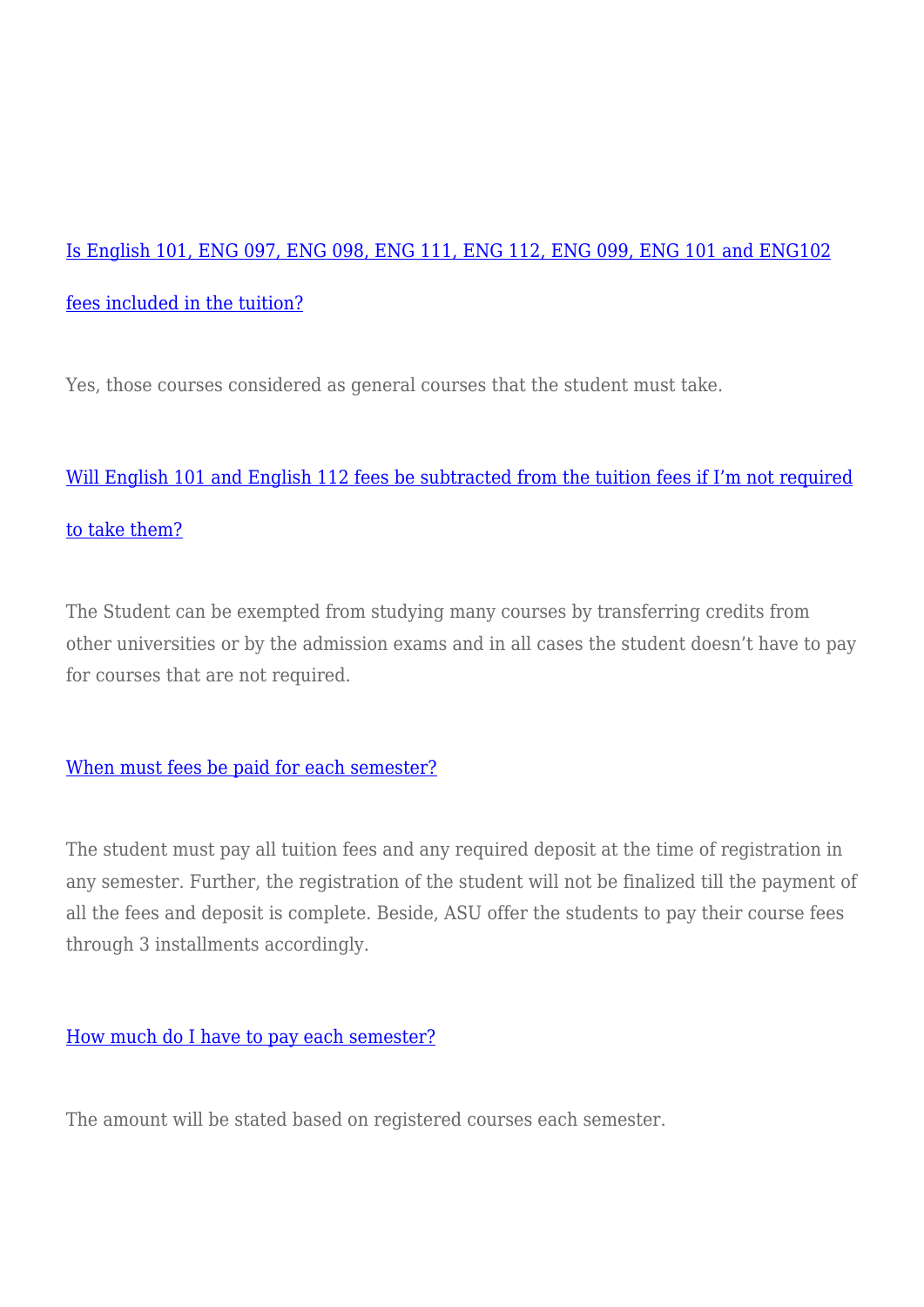#### [How can I access the library?](https://www.asu.edu.bh/smart_faq/can-access-library/)

A student can access the library by following these steps:

- 1. Go to the library portal at [library.asu.edu.bh](https://www.asu.edu.bh/library.asu.edu.bh)
- 2. Enter their username and password which will be given upon request from the library.
- 4. Once a student is logged in, he/she can choose the resource they are interested in.

# [What are the databases you use in the library? What does each database do?](https://www.asu.edu.bh/smart_faq/databases-use-library-database/)

# **The databases used in the library are:**

1. GALE: is the premier resource for peer-reviewed, full-text journals and reference sources, perfect for research libraries graduate. It allows you to translate the article to 11 languages, download article in PDF, HTML or plain text format, listen to articles or save them in MP3 formats.

2. Emerald: is a long established publisher with over 200 titles in the fields of business, management, finance, accounting, marketing, human resource, information science and engineering.

3. ebrary: is an online digital library of full texts of over 700,000 scholarly e-books that contains a suite of reference tools and a rich collection that includes books, journals, magazines, maps, and other publications which users can browse, view, search, copy, and print documents from their computers. Ebrary's aggregated collections cover academic disciplines including business and economics, computers, technology and engineering, humanities, life and physical science, and social and behavioral sciences.

4. ARADO Portal: The Arab database of administration information (Ibdaa) Arabic leading project aims to adjust, publish and make available the Arab intellectual production in the field of management, initiated by the organization in 2000 to become the first Arab model to collect electronic resources serves institutions and individuals who specialize in the Arab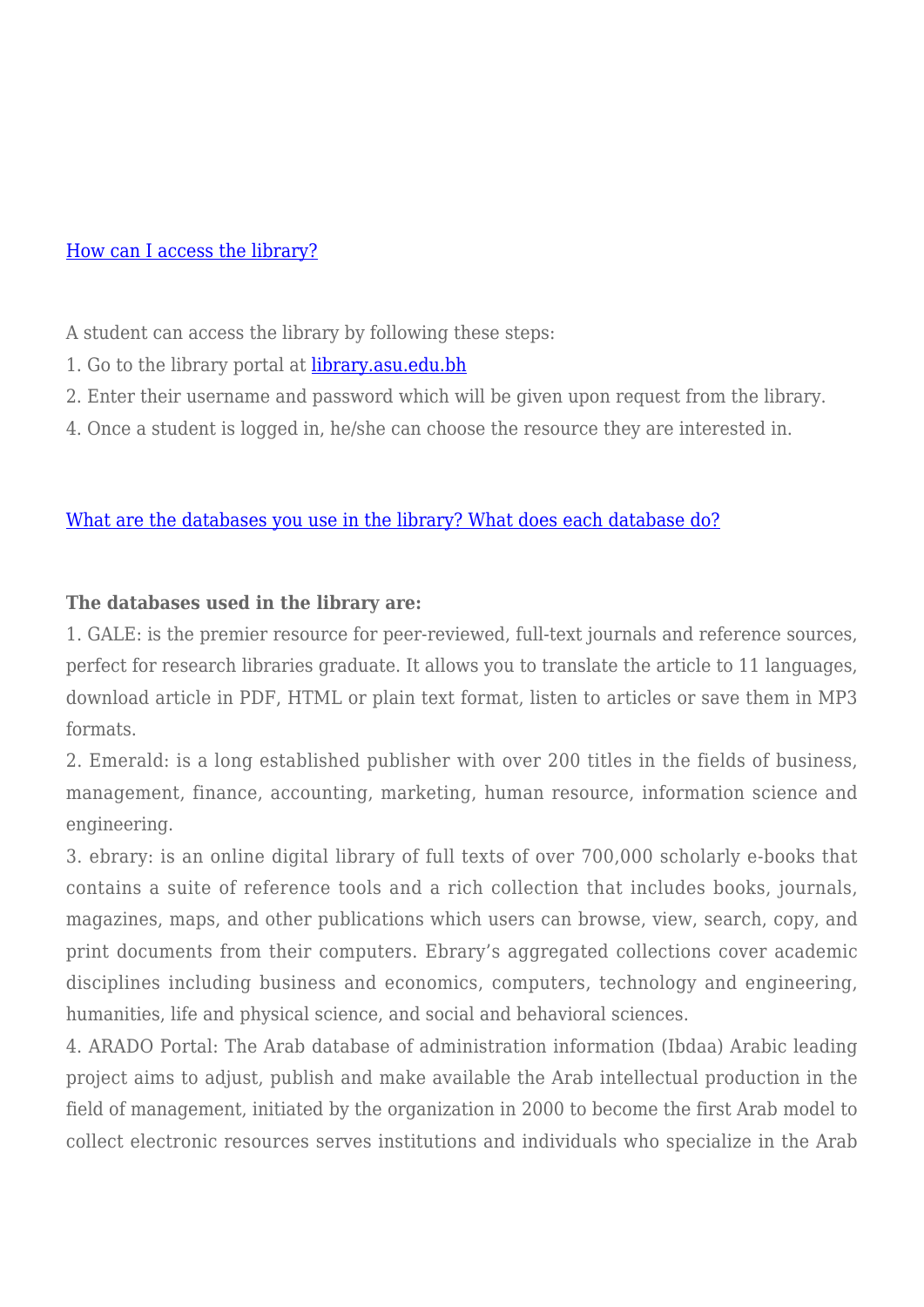world.

# [Who do I contact if I lost my password?](https://www.asu.edu.bh/smart_faq/contact-lost-password/)

If a student lost his/her password or facing any issues with logging, they can:

- 1. Notify the library staff and they will help.
- 2. Call the library staff +97317728777, Ext-222.

# [When is the Learning Resource Center \(library\) open?](https://www.asu.edu.bh/smart_faq/learning-resource-center-library-open/)

The library is open every day in the week and the official working hours from Saturday to Thursday are from 08:00 until 8:00 pm. While on Friday, the opening times are from 14:00 pm until 8:00 pm.

## [Is the Library available for all students?](https://www.asu.edu.bh/smart_faq/library-available-students/)

Yes, the Library is available for all ASU Students.

## [What are the services available in the library for students?](https://www.asu.edu.bh/smart_faq/services-available-library-students/)

## **The services that are available in the library for students are:**

1. 31 PCs: connected to the internet where a student can work on his assignment or research.

2. Printing: A student can print papers in the library. The printing cost is very affordable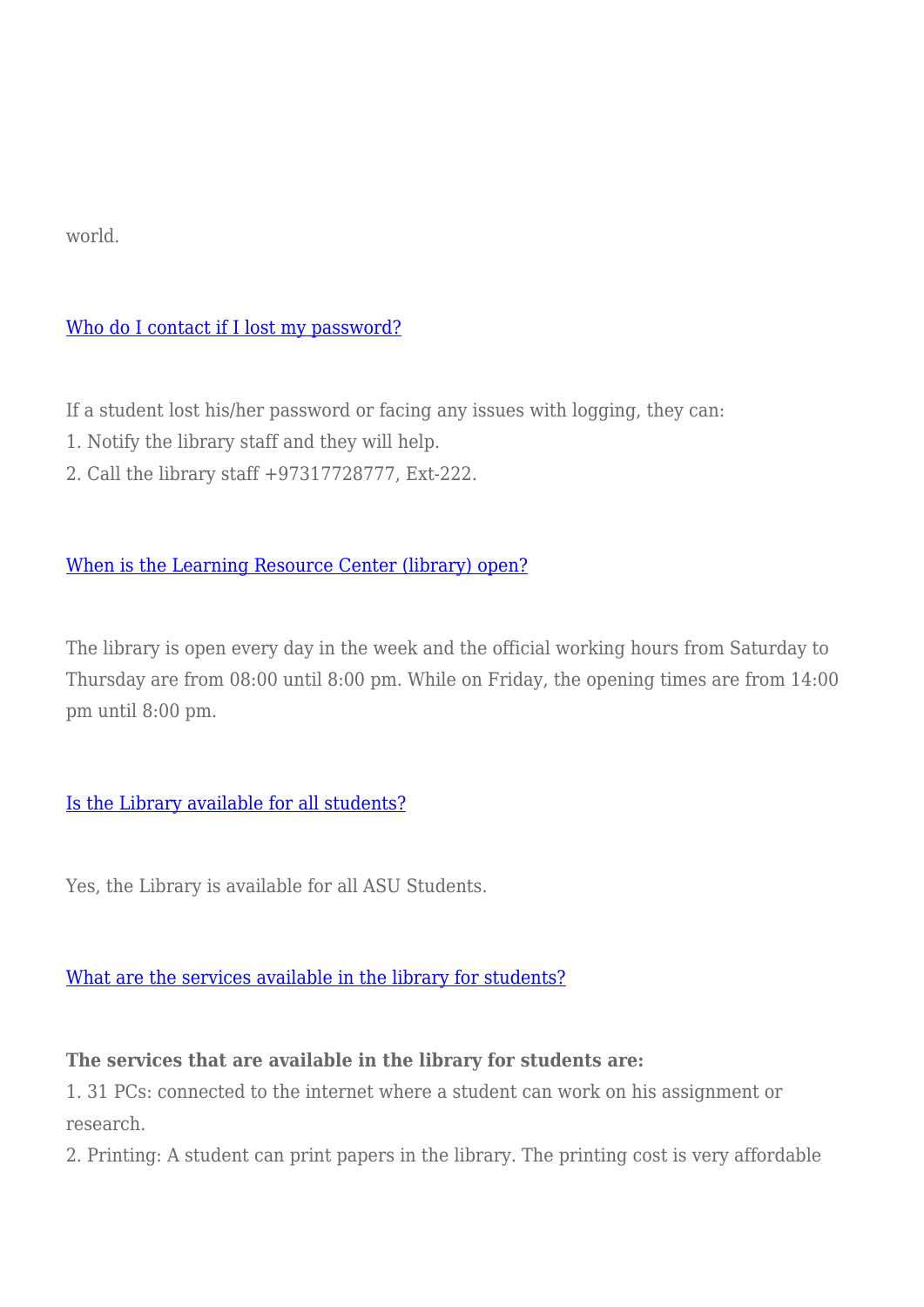where a student can print 40 papers for 1 BD.

3. Study space for students: students can study at the library; however, eating or drinking in the library is prohibited.

4. Reference Books (hard copy versions): Students can look through books in the library or borrow the books available in the library.

# [How do you get started with your ASU e- mail account?](https://www.asu.edu.bh/smart_faq/how-do-you-get-started-with-your-asu-e-mail-account/)

Dear student, your ASU e-mail ID is:

## **YourID@student.asu.edu.bh**

- **Step 1**: Go To [https://www.asu.edu.bh](https://www.asu.edu.bh/)
- **Step 2**: Click on MyASU at Student Portal
- **Step 3**: find out Webmail logo (looks like), Click to Login. It opens new a page for you.
- **Step 4**: Put your e-mail ID:

# **[YourID@student.asu.edu.bh](mailto:YourID@student.asu.edu.bh)**

Example: [201100114400@student.asu.edu.bh](mailto:201100114400@student.asu.edu.bh)

## **Password: (You can get your Password from Your College)**

- Click on Sign In
- System asks you to change password

**Hint:** The password should be at least eight characters long. To make it stronger, use at least one upper and one lower case letter, a number and a symbol like  $\omega$ ! \* # \$.

Once Login Successfully system ask you Language & Time zone. (This is only for First time)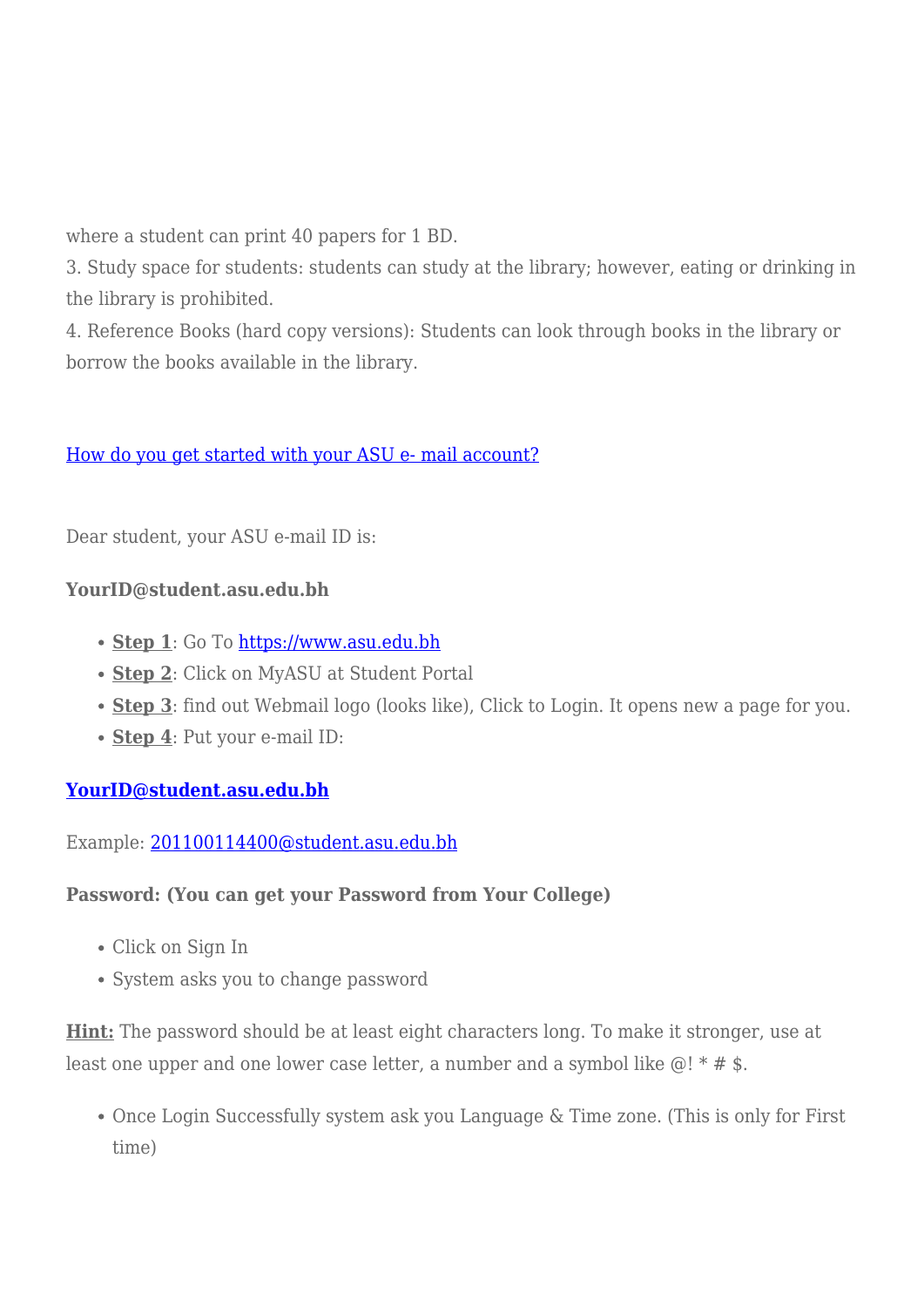You Done. Just click on Outlook located on Right top corner & Enjoy Services.

[How to configure your ASU e-mail on your \(IOS \) iPhone & iPad?](https://www.asu.edu.bh/smart_faq/how-to-configure-your-asu-e-mail-on-your-ios-iphone-ipad-2/)

- 1. Tap **Settings**> **Mail, Contacts, Calendars** > **Add Account**.
- 2. Tap **Microsoft Exchange**.
- 3. Enter the information requested in the **Email**, **Username**, and **Password** boxes. (For example, **ID@student.asu.edu.bh**).
- 4. Tap **Next** on the upper-right corner of the screen.
- 5. If your iPhone can't find your settings, enter Exchange ActiveSync server with **outlook.office365.com** the click **Save**.

## [How to configure your ASU e-mail on your Android device?](https://www.asu.edu.bh/smart_faq/how-to-configure-your-asu-e-mail-on-your-android-device-2/)

- 1. From the **Applications** menu, select **Email**. Type your full e-mail address, for example **ID@student.asu.edu.bh**, and your password, and then select **Next**.
- 2. Select **Exchange account**.
- 3. Enter the following account information and select **Next**.
- 4. **Exchange Server** with **outlook.office365.com**
- 5. Select **Next** and then type a name for this account and the name you want displayed when you send e-mail to others.
- 6. Select **Done** to complete the e-mail setup and start using your account.

[How to get ASU mobile application for iPhone?](https://www.asu.edu.bh/smart_faq/how-to-get-asu-mobile-application-for-iphone/)

**From your smart device, select:**